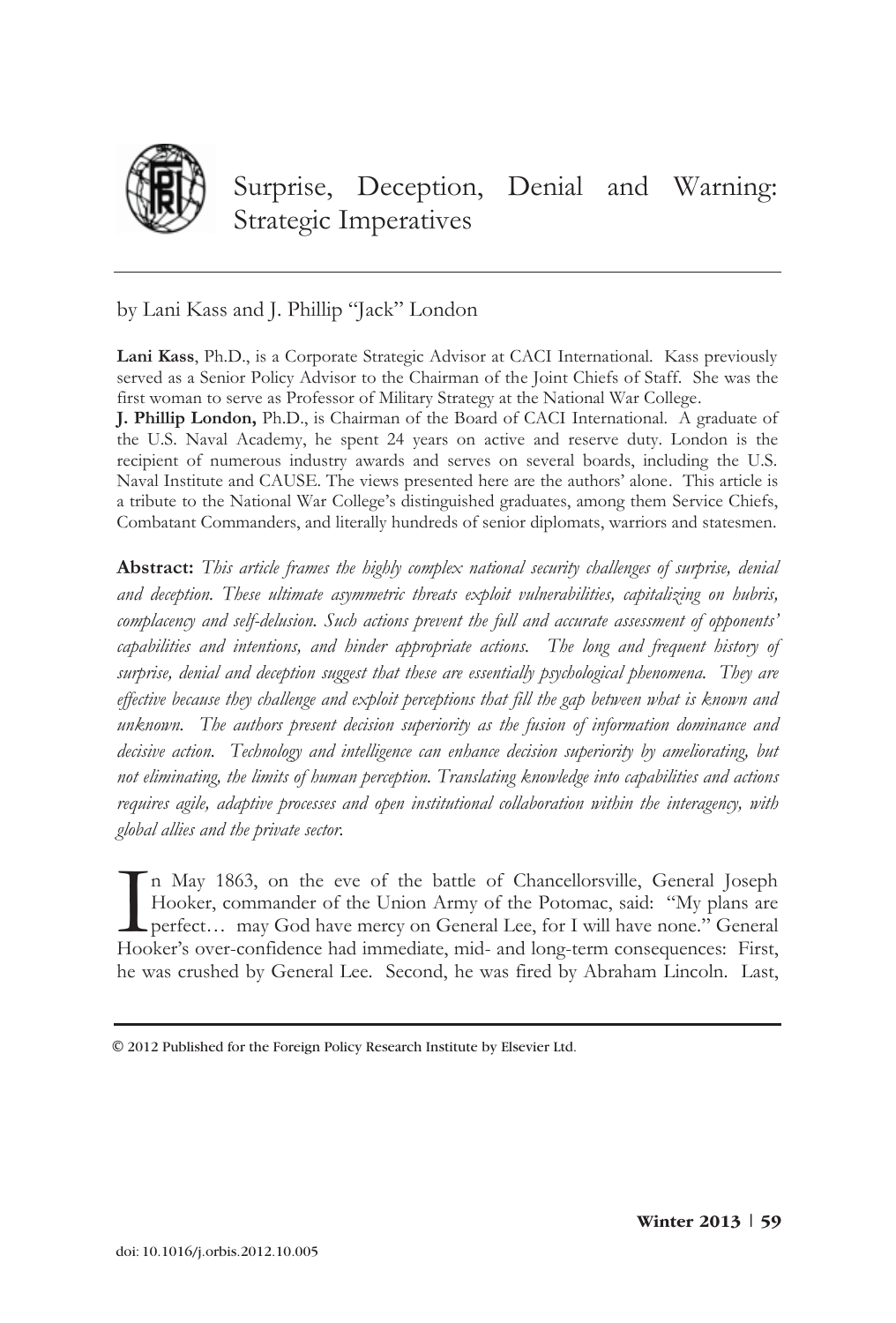his name became a synonym for certain ladies of the evening. The enduring lesson is that humility is a virtue in strategic planning. Hubris, in contrast, often spells disaster.

Strategy is hard to do, because it is both an art and a structured intellectual process. It is the constant adaptation of ends and means to shifting conditions, in an environment where chance, uncertainty, fog, friction, and ambiguity dominate**.** To make it even more complex, strategy is a multi-sided affair: the objectives, intentions, actions, and reactions of other participants—both allies and opponents—are often opaque and varied. National interests and policy goals play a critical role, as do diplomatic, financial, technological, and military resources. Other factors, such as history, culture, ethos, and personalities, all influence strategic behavior in subtle, but significant ways. In today's globalized world, driven by a 24/7/365 news cycle, these realities require a broader, more integrated, less linear approach.

The twenty-first century strategist's task demands that it be approached in the context of its environment, factoring in a vast array of dynamic and increasingly complex variables. Strategy is not developed in a vacuum. Any use of force is, ultimately, a political act. Military power must be considered and evaluated in tandem with other instruments of statecraft, as well as public-private interfaces. This task requires rigorous, precise thinking and the ability to reconcile or choose among a spectrum of competing options. There are no easy answers to guide the strategist along, except the knowledge that the only alternative to a holistic approach is inconsistency, wasted effort, delayed decisions, and increased risk.1

Strategic success is built on four mutually supporting pillars: grasp of strategic theory and historic practice; innovation; integration, and alignment.

The function of any theory is to describe, organize, and explain a body of knowledge.Strategic theory has an added function: it guides action. Thus, it is nothing but pragmatic. To quote one of America's foremost strategists, Bernard Brodie: "Strategy is a field where truth is sought in the pursuit of viable solutions."2 Therefore, all strategies seek to optimize available means to achieve the desired ends with acceptable risk.

 Innovation is the ability to think anew and capitalize on changed circumstances—the fusion of creativity and logic**.** Some innovations involve science and technology, while others are in the realm of concepts and organizational design. In all cases, the ability to innovate rests on foresight—the aptitude to read both current and emerging trends, as well as to anticipate their impact. Innovation also requires courage, perseverance, entrepreneurship, and readiness to "break glass," especially in large bureaucracies and across sector boundaries.

<sup>1</sup> For a most elegant analysis of the subject see Mackubin Thomas Owens, "Strategy and the Strategic Way of Thinking," *Naval War College Review*, Autumn 2007. 2 Bernard Brodie, *War and Politics* (New York: Macmillan, 1974), pp. 452-3.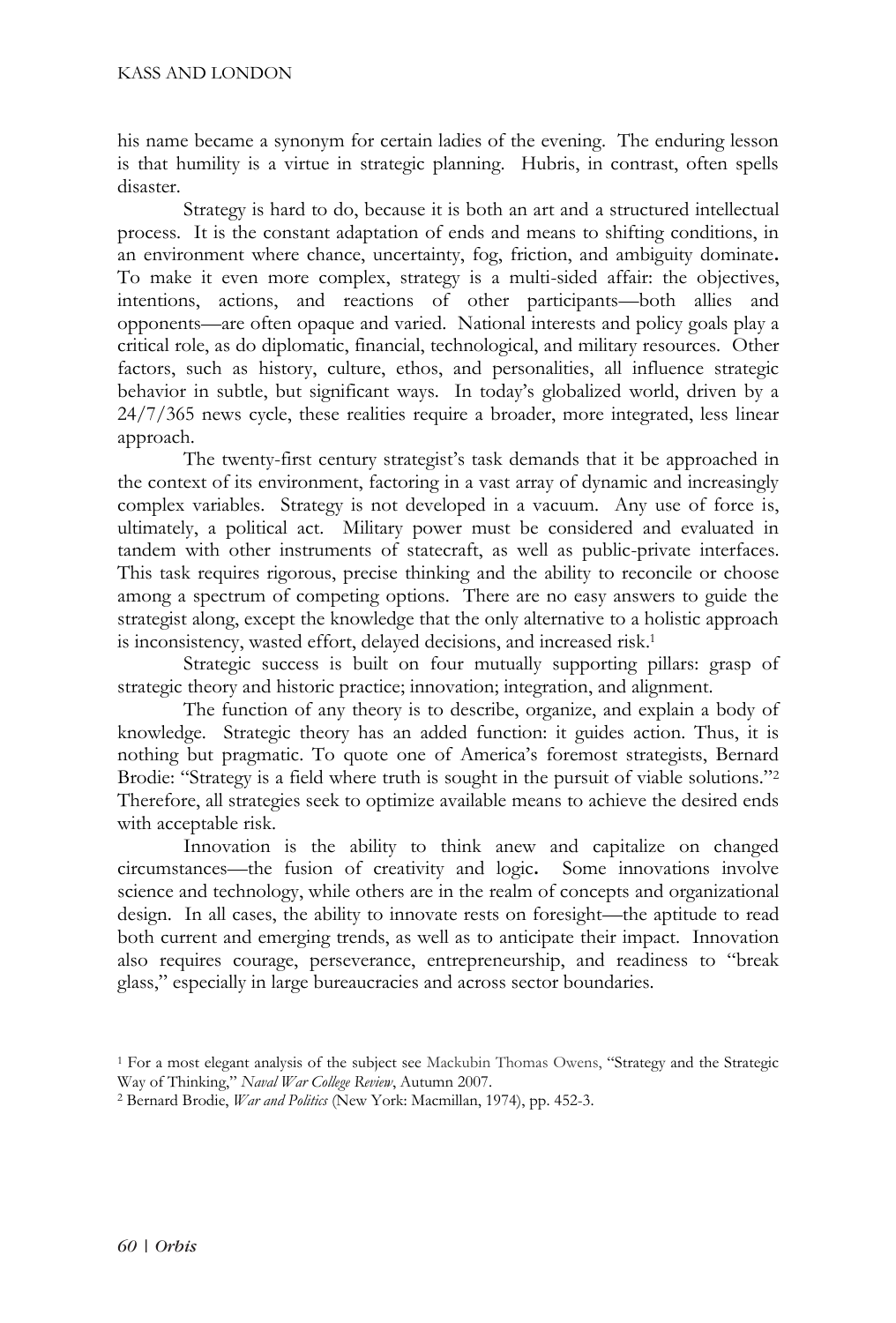Throughout history, some leaders have chosen to stick with comfortable assumptions and time-tested constructs, failing to realize that the strategic environment within which they function has been fundamentally transformed. Other leaders have managed to exploit the potential for innovation, fusing new concepts, technologies, approaches, and organizational structures into overwhelming combinations of effects. Their gift was integration and holistic thinking.

Integration is the ability to "connect the dots" and relate seemingly disparate activities to one another. Absent integration, second and third order effects are difficult, if not impossible, to anticipate. Holistic thinking is an approach that captures both the whole and its parts, allowing one to grasp multi-dimensional, dynamic relationships as they are today and as they might evolve tomorrow. It prepares the practitioner to foresee a wide array of potential consequences, yet neither assumes nor expects perfect congruence or linearity. Without integration and holistic thinking, one would be a permanent victim of surprise, reacting haphazardly to unanticipated, seemingly random events.

All strategic designs must be integrated horizontally and vertically. The best plan, even if flawlessly executed, will fail if its implementation does not support the over-arching objectives. Likewise, a lofty strategy unsupported (or unsupportable) by operational or fiscal realities is, at best, an academic exercise or, more often, a prescription for disaster.3

Alignment and coordination within and among military Services and government agencies, and with the private sector, produce synergies, save lives, and enhance strategic effectiveness. They are predicated upon and reflect trust and confidence in each other's capabilities, as well as an in-depth understanding of and ability to compensate for their inherent limitations.

In sum, strategy is the product of imagination, creativity and sound logic. Effectiveness comes from an integrated, synchronized effort, sustained over the long-term, and guided by a clear vision of the desired end-state.

Against this backdrop, surprise is a strategic discontinuity; a startling seismic shock. It upends best laid plans, unbalances a comfortable posture, and gives a whole new meaning to the adage that "the opponent gets a vote." Surprise causes psychological dislocation and at least temporary paralysis: one is no longer driving events and is forced, instead, to respond in and to an environment shaped by another's actions.

<sup>3</sup> Mackubin Thomas Owens**, "**Strategy and the Strategic Way of Thinking," *Naval War College Review*, Autumn 2007. For a lengthier discourse see: Colin S. Gray, *Modern Strategy* (New York: Oxford University Press, 1999); Michael Howard, *The Causes of War* (Cambridge: Harvard University Press, 1983); Colin S. Gray, "How Has War Changed Since the End of the Cold War?," *Parameters,* Spring 2005, pp. 14-26; and Colin S. Gray, *Explorations in Strategy* (Westport: Praeger, 1998).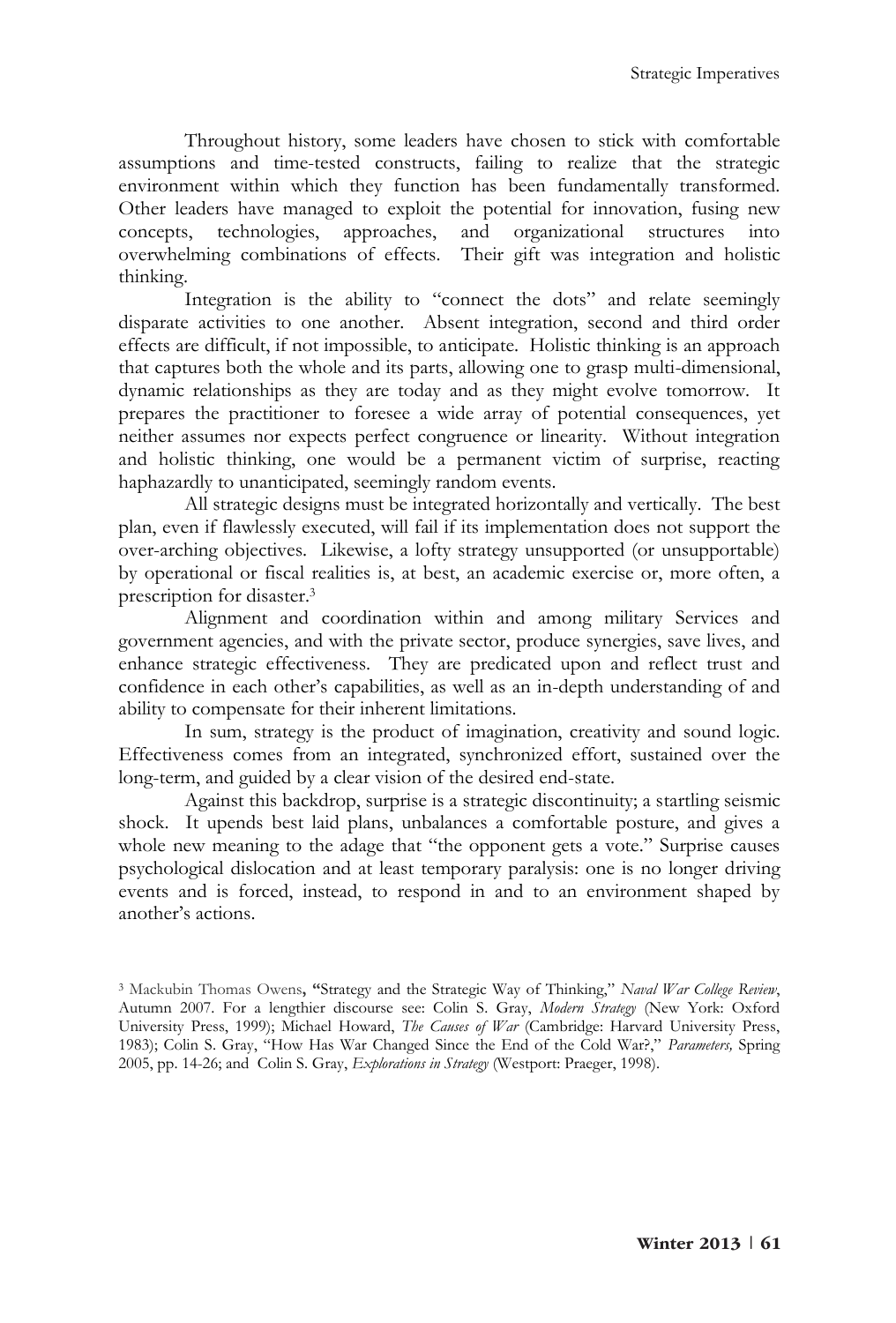# **Learning the Lessons of History**

 Surprise, denial and deception are as old as war itself. Surprise attacks, ruses, and guiles were practiced by biblical warriors and kings. A millennium later and a continent apart, their virtues were recognized and extolled as "the strategist's key to victory" by the Chinese warrior-philosopher Sun Tzu in his seminal *Art of War*. From ancient empires, through two World Wars, to the twenty-first century, nations and non-state actors have practiced surprise and deception and fallen victim to them—often with devastating consequences.4

 Surprise and deception are not only fundamental, enduring elements of diplomacy and warfare; they are a basic and recurring part of everyday life. We constantly fail to anticipate events. Frequently, we spring traps; more often, we fall into them. And always we promise to learn from experience and do better next time.

 In his 1962 introduction to Roberta Wohlstetter's ground-breaking book *Pearl Harbor: Warning and Decision*, Thomas C. Schelling wrote words that are as true and resonant today as they were 50 years ago:

Surprise, when it happens to a government, is likely to be a complicated, diffuse, bureaucratic thing. It includes neglect of responsibility, but also responsibility so poorly defined or so ambiguously delegated that action gets lost. It includes gaps in intelligence, but also intelligence that, like a string of pearls too precious to wear, is too sensitive to give to those who need it. It includes the alarm that fails to work, but also the alarm that has gone off so often it has been disconnected. It includes the inattentive watchman, but also the one who knows he'll be chewed out by his superior if he gets higher authority out of bed. It includes the contingencies that occur to no one, but also those that everyone assumes somebody else is taking care of. It includes straightforward procrastination, but also decisions protracted by internal disagreement. It includes, in addition, the inability of individual human beings to rise to the occasion until they are sure it is the occasion—which is usually too late. (Unlike movies, real life provides no musical background to tip us off to the climax.) Finally, surprise may include some measure of genuine novelty introduced by the enemy, and possibly some sheer bad luck. 5

The best intelligence services and most elaborate warning systems have failed to predict war. For example, the Soviet leadership was as surprised by the German

<sup>4</sup> The academic literature on surprise and deception is quite rich, albeit predominantly a product of the twentieth century. Among the best sources are: Ephraim Kam, *Surprise Attack: The Victim's Perspective*  (Cambridge: Harvard University Press, 1988), updated in 2004 with a chapter accounting for the September 11, 2001 attacks; Richard Betts*, Surprise Attack: Lessons for Defense Planning* (Washington, DC: The Brookings Institution, 1982) and, of course, the all-time classic, Roberta Wohlstetter, Pearl Harbor, Warning and Decision (Stanford: Stanford University Press, 1962).

<sup>5</sup> Wohlstetter, op.cit, p.viii.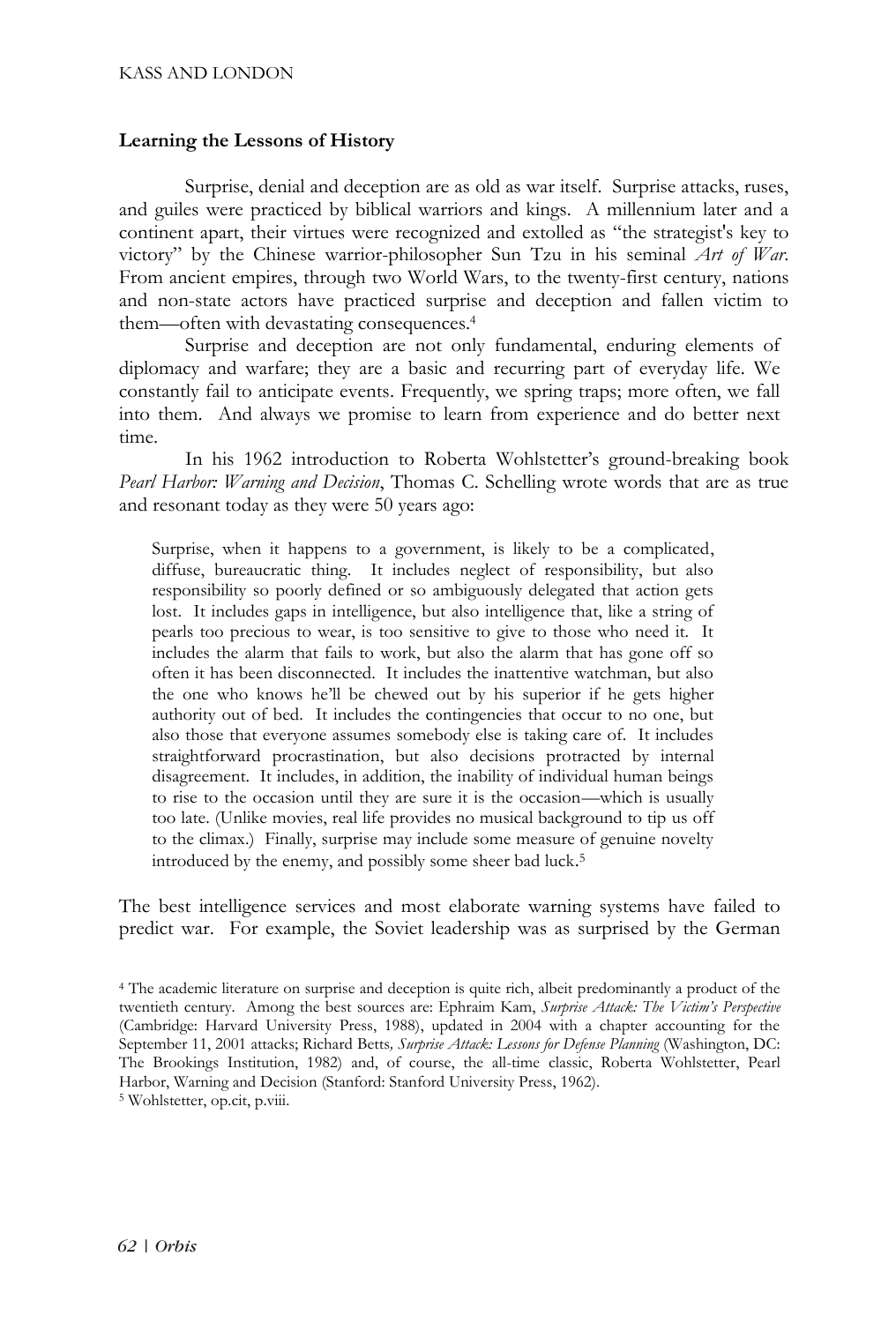invasion of June 1941 as was the United States six months later by Japan's attack on Pearl Harbor. Israeli intelligence failed to anticipate the coordinated Egyptian-Syrian attack of October 1973 and the ensuing oil embargo. In between these two events, U.S. intelligence failed on at least five occasions to foresee attacks on American forces and security interests. The record since 1973 is not much better, and includes the February 1979 Chinese invasion of Vietnam; the December 1979 Soviet invasion of Afghanistan; the September 1980 Iraqi attack on Iran; the April 1982 Argentine invasion of the Falklands, and the August 1990 Iraqi attack on Kuwait. Likewise, Operations Desert Storm, Allied Force, Enduring Freedom, Iraqi Freedom and Odessey Dawn (Libya) all involved successful surprise and deception by the belligerents.<sup>6</sup>

 On the political front, the United States failed to anticipate and prepare for such inflection points as the fall of the Shah in Iran and the subsequent hostage crisis; the collapse of the Soviet Union and the Warsaw Pact; the genocides in Rwanda and Sudan; the rise of violent Islamist extremism as a global ideological movement; the collapse of the U.S. lending, banking and housing bubble; escalating deficits and foreign debt, leading to the downgrading of U.S. credit rating; the Eurozone crisis; the Arab Awakening and its still evolving aftermath, to including the ongoing civil war in Syria and upheaval in Egypt.7

 While unpredictable by its very nature, the international community has also been caught unprepared for such disasters as the meltdowns of two nuclear reactors (Chernobyl, 1986 and Fukushima, 2011); devastating tsunamis, earthquakes, floods, oil spills (Exxon and BP), and hurricanes—most notably Katrina, which forever changed America's view of domestic disaster preparedness, cross-sector coordination, and relief operations.

 Cyber attacks straddle the categories noted above: some are clearly deliberate military attacks (e.g. Russia's on Georgia prior to their 2008 war); some accord plausible deniability and strike at the intersection of force and diplomacy (e.g., the Stuxnet attacks on Iran's nuclear production facilities, physically destroying infrastructure without using kinetic force); others remain unattributed and disclosed only through unauthorized leaks or written off to natural causes. Accumulating warnings notwithstanding, it is a safe bet that if and when a major cyber attack cripples the United States., paralyzing both our inter-netted way of life and EMS-

<sup>6</sup> Roy Godson and James J. Wirtz, *Strategic Denial and Deception: The Twenty First Century Challenge* (New Brunswick: Transaction Publishers, 2004). See also Michael I. Handel, *War, Strategy and Intelligence*  (London: Frank Cass and Co, Ltd., 1989) and Ephraim Kam, *Surprise Attack: The Victim's Perspective,*  op.cit.

<sup>7</sup> One of the few books dedicated exclusively to diplomatic surprise is Michael I. Handel, *The Diplomacy of Surprise* (Lanham: University Press of America**,** 1981)*.*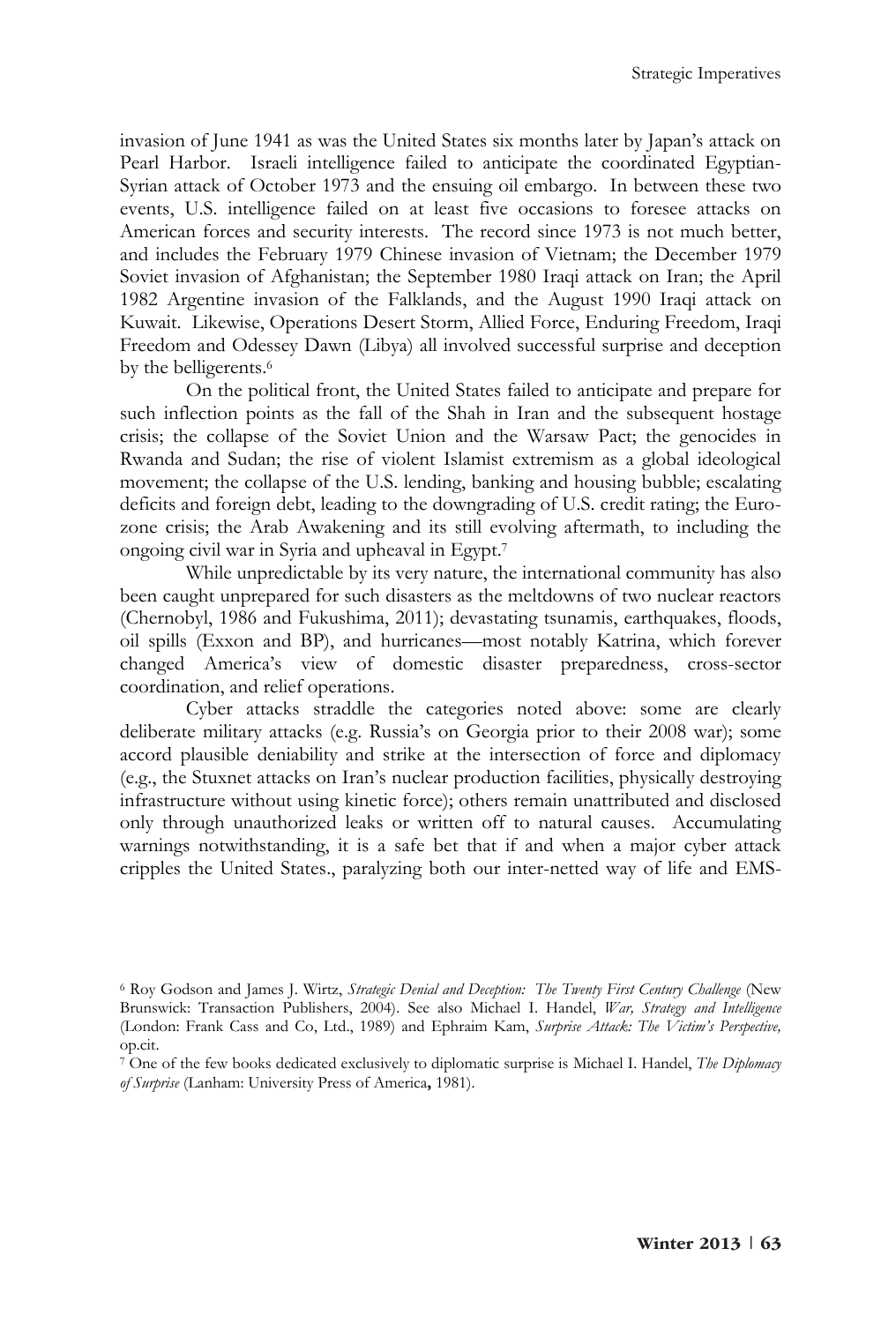reliant military—all hinging on unimpeded access to the electro-magnetic spectrum—it will be considered a surprise to rival Pearl Harbor.8

 History, in the sense of humanity's collective experience, has also not been a good teacher. For example, each of the great powers involved in WWII was both a victim and a perpetrator.9 Egypt, militarily surprised by Israel in October 1956, failed to learn the lesson and was surprised again in June 1967. Israel, having twice managed a devastating surprise attack on Egypt, was in turn surprised by it and Syria in October 1973. The ensuing reorganization of its intelligence services notwithstanding, Israel was surprised again by the Palestinian *Intifada* and, most recently, by the demise of the Mubarak regime, which sustained a vital Peace Treaty for 30-plus years.

 Likewise, since the October 1983 homicide bombing of the Marine Barracks in Beirut, the United States has been the target of several high-impact terrorist acts, including: the 1993 attack on the World Trade Center; the 1998 bombing of Embassies in Kenya and Tanzania; and the 2000 attack on the USS *Cole* in Aden—all traceable to al Qaeda (AQ). Yet, until September 11, 2001 few Americans knew that AQ has declared war on the U.S. (first in 1996 and again in 1998). Consequently, the 9/11 attacks, the most devastating surprise perpetrated against this nation since Pearl Harbor, caught both the U.S. Government and the American people unaware of the danger and stunned by the consequences.<sup>10</sup>

 Most recently, Washington was astounded by the scope, scale and velocity of the Arab Spring. It stood by as erstwhile allies were toppled in Egypt, Yemen, and Tunisia—and shaken at their moorings across the Arabian Peninsula. The ensuing ascent of the Muslim Brotherhood (a closely-monitored group founded in 1928 and rooted in both fascism and Islamic extremism) fundamentally transformed the strategic landscape in a region where vital U.S. interests are at stake. As the full implications of this inflection point unfold, uncertainty remains the only sure thing.11

<sup>8</sup> The term "Cyber Pearl Harbor" is widely attributed to Richard A. Clarke, the former National Coordinator for Security, Infrastructure Protection, and Counter-terrorism and author of *Cyber War*  (New York: Harper Collins, 2010). Secretary of Defense Leon Panetta has also used the term in numerous media views, as well as Congressional hearings.

<sup>9</sup> The best volumes on World War II deception operations are: Thaddeus Halt, *The Deceivers: Allied Military Deception in the Second World War* (New York: Simon and Schuster, 2010); Ben Macintyre, *Double Cross: The True Story of the D-Day Spies* (New York: Crown, 2012; and Anthony Cave Brown, *Bodyguard of Lies* (Guilford: Lyons Press, 2002). More general texts include: Larry Addington, "The Second World War, 1939-1945," *The Patterns of War Since the Eighteenth Century*, 2nd ed. (Bloomington: Indiana University Press, 1994); Victor Davis Hanson, *Carnage and Culture: Landmark Battles and the Rise of Western Power* (New York: Anchor Books, 2002) and John Lynn, *Battle: A History of Combat and Culture* (Boulder: Westview Press: 2003).

<sup>10</sup> Richard A. Shultz, Jr. and Ruth Margolies Beitter, "Tactical Deception and Strategic Surprise in Al

Qai'da's Operations," *Middle East Review of International Affairs,* June 2004, pp. 56-79. 11 The January/February 2012 issue of *World Affairs* Journal offers three distinct perspectives under the joint title "Arab Spring or Islamist Winter," by Michael J. Totten, Hussain Abdul-Hussain, and David Schenker.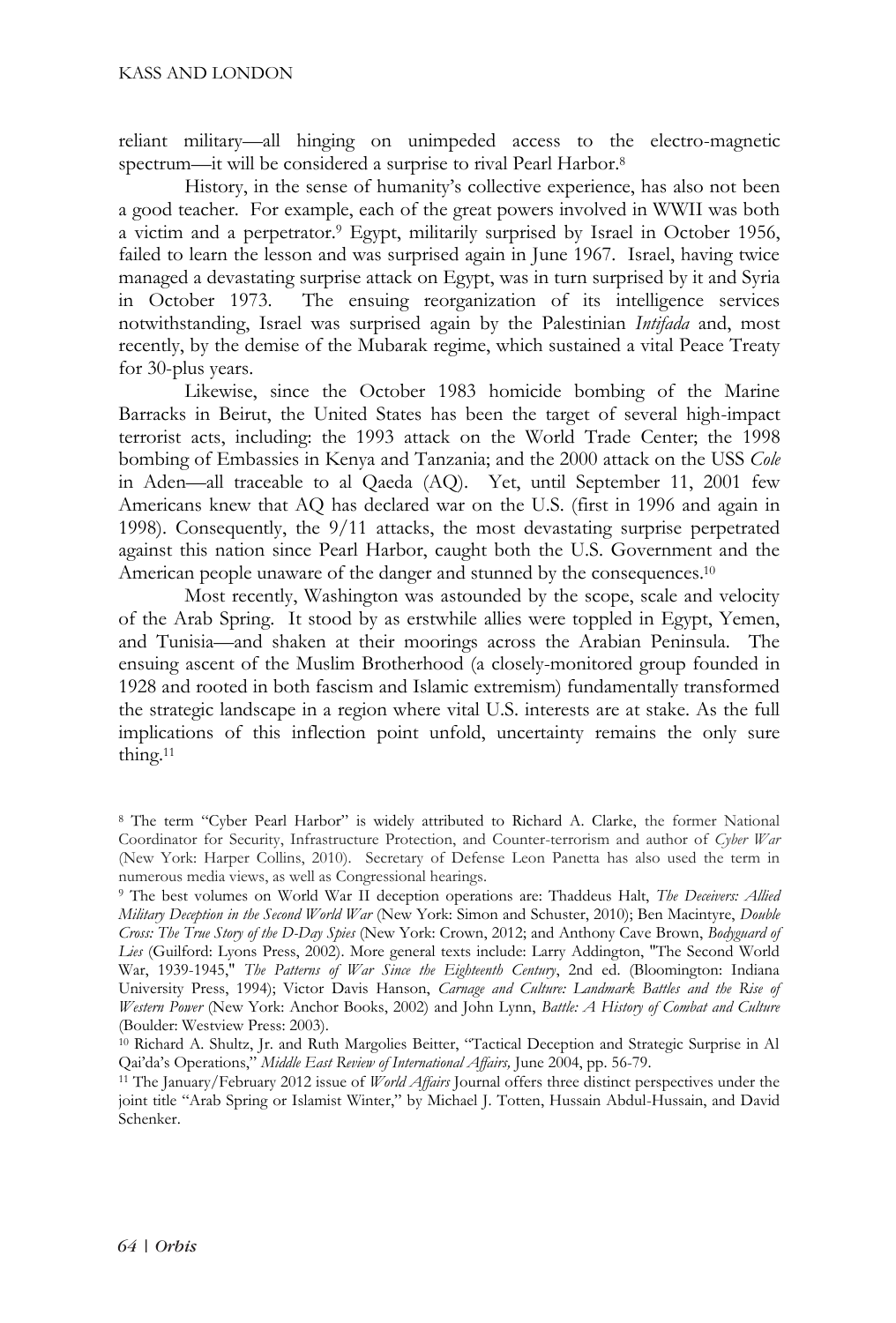These examples demonstrate that all surprises have at least three things in common. First, they are traumatic to the victim. Second, they accord a significant, albeit temporary, advantage to the initiator. Third, they generate a seemingly endless stream of assessments and analyses seeking to determine what happened and why, who was at fault, and how to reorganize the system in order to avoid a similar failure in the future. While the first two attributes apply primarily to military surprises, the third is universally applicable to military, diplomatic, and economic surprises—and even to natural disasters. This pattern will likely endure well into the twenty-first century, even as we continue the quest for technological and organizational solutions that would alert authorities to emerging threats, facilitate warning, improve decision-making, avert surprise, expose deception, and make the nation more resilient, more effectively organized and, thereby, better prepared to deal with their aftermath.

## **Propositions, Premises and Tenets**

Strong, confident nations like the United States lack the natural incentive to employ surprise, denial and deception. Indeed, these are often dismissed as "weapons of the weak." Surprise, denial and deception are the ultimate asymmetric threats because they interfere with one's ability to assess adversary's capabilities and intentions, as well as account for one's own vulnerabilities. In a democracy, this reality further impedes the ability to make timely, effective decisions. Surprise and deception also influence policies and public opinion at home and abroad, thus potentially shifting the balance of power by shaping perceptions in the adversaries' favor.12

Surprise, denial and deception exploit natural proclivities and inherent, systemic vulnerabilities, capitalizing on complacency, misperceptions, and selfdelusion. Unable to take their opponents head on, asymmetric actors rely on the force-multiplying effects the shock and psychological dislocation that surprise inevitably produces. Defeating these threats—denying them this asymmetric advantage—requires a thorough understanding of the nature of surprise, as well as the resolve to minimize its impact and consequences.

Surprise determines the time, place, and nature of the first engagement. It does not define the ultimate outcome. However, this principle is up for grabs and must be reaffirmed each time by both the target and the initiator. Pearl Harbor both symbolizes and validates this proposition.

<sup>12</sup> The best textbook on the role of perceptions in international affairs remains Robert Jervis, *Perception and Misperception in International Politics* (Princeton: Princeton University Press, 1976). See also Yaacov Vertzberger, *The World in Their Minds: Information Processing, Cognition, and Perception* (Stanford: Stanford University Press, 1990).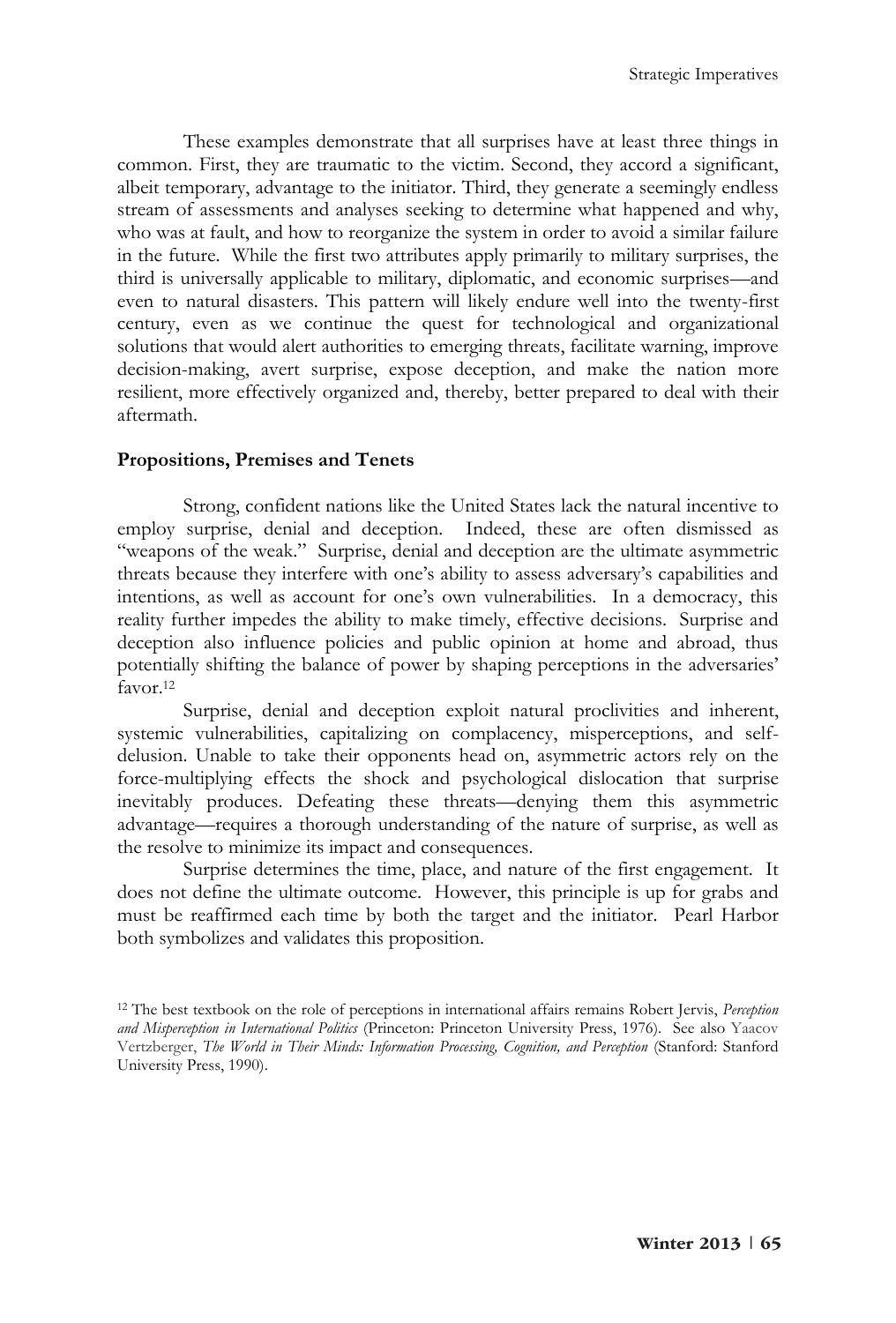The Japanese believed that the destruction of the Pacific Fleet would deny the United States the ability to interfere with Tokyo's designs in Asia. Not only were the Japanese wrong about America's capabilities and intentions, the "day that would live in infamy" brought the United States directly into World War II with the stated objective of "unconditional surrender" of not merely Imperial Japan, but the entire Nazi-led Axis. Japanese Admiral Hara Tadaichi, who commanded Carrier Division 5 in the attacks, quickly concluded that: "We won a great tactical victory at Pearl Harbor and thereby lost the war."<sup>13</sup> His prescience was quickly proven by Doolittle's Raid against the Home Islands on April 18, 1942; at the Battles of Coral Sea and Midway on May 4-8, 1942 and June 4-7, 1942, respectively; at Hiroshima and Nagasaki on August 6 and 9, 1945; and, finally, at the surrender ceremony aboard the USS *Missouri* on September 2, 1945—three months after Germany surrendered on May 7.14

This pivotal chain of events demonstrates that surprise and deception are means, not ends. To succeed, the initiator must be able to exploit the opportunity thus created. Otherwise, the initial shock might be short-lived and the advantage fleeting. The target is just as likely to recover and respond—often in an asymmetric, if not disproportionate, manner—imposing a price far exceeding the initiator's original cost-benefit calculus.

With this in mind, what follows are ten propositions intended to guide soldiers, diplomats, and decision-makers at all levels, as well as all those who support the endeavor to remain ever vigilant in providing for the common defense.

1. Always conduct a reality check from not only your own perspective but also that of the opponent. Reality always has rough edges, ambiguities, and shades of gray. If everything is crystal clear and consistent with your best-case scenario, and the adversary behaves just like you would in similar circumstances, you are probably being deceived.

 2. State assumptions clearly and explicitly. Identify pivotal assumptions, those that if proven wrong would upend your entire approach. Develop a system to periodically revalidate these assumptions, making sure you don't confuse estimates with facts, or hopes with viable courses of action. Remember that any

<sup>&</sup>lt;sup>13</sup> Herve Haufler, *Codebreaker's Victory: How the Allied Cryptographers Won World War II* (New York:

NAL, 2003), p. 127. See also *The Pacific War On Line Encyclopedia,* 

http://pwencycl.kgbudge.com/H/a/Hara\_Chuichi.htm.

<sup>14</sup> Of the many volumes covering the War in the Pacific, see, in particular, D. Clayton James, "American and Japanese Strategies in the Pacific War," in Peter Paret, Editor, *Makers of Modern Strategy: From Machiavelli to the Nuclear Age* (Princeton, NJ: Princeton University Press, 1986); Russell F. Weigley, "The Strategic Tradition of A.T. Mahan: The Strategists of the Pacific War," *The American Way of War: A History of United States Military Strategy and Policy* (Bloomington: Indiana University Press, 1977); Allan R. Millett and Peter Maslowski, *For the Common Defense: A Military History of the United States of America* (New York: The Free Press, 1994). See also, Paul Fussell, "Thank God for the Bomb," *The Guardian*, July 21, 1989, pp.1-8 and Michael Waltzer and Paul Fussell, "An Exchange on Hiroshima," *New Republic*, Sept. 23, 1981, pp. 13-14.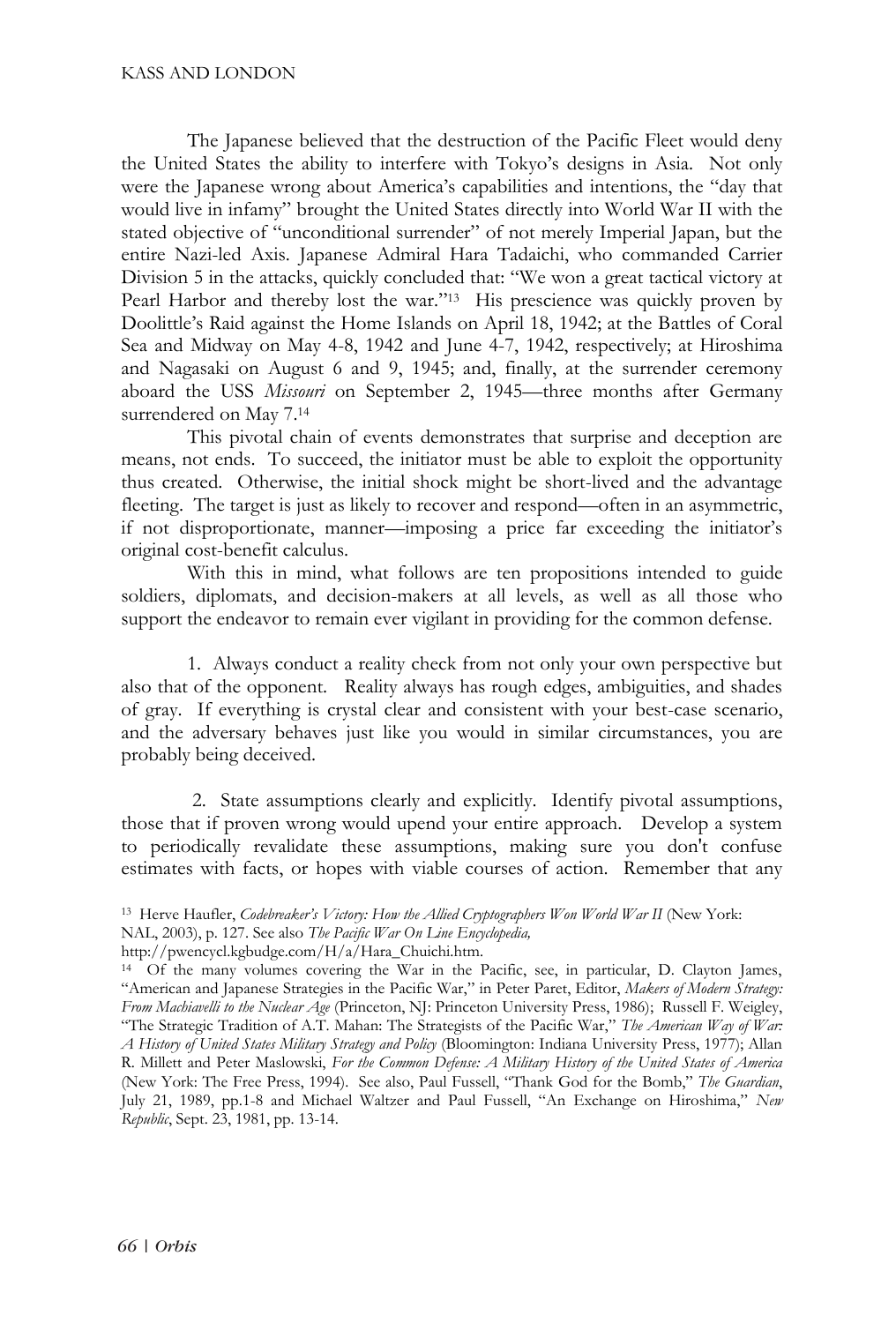plan that relies on more than two consecutive miracles and violates more than one law of physics is not suitable—even as a deception or feint.

3. Don't fall in love with any plan, policy, program, or assessment. Don't expect the opponent to cooperate. Have a branch and sequel to address the unexpected along the lines of "what if?" and "what next?" Pay attention to what both adversaries and allies are saying and doing—especially if there is a mismatch between words and deeds. Don't discount indicators just because they point to things *you* would never do. There are no universal standards of rationality or recklessness.

 4. Collaborate with all who might provide fresh insights and different perspectives. Keep this circle as diverse and wide as practicable. Help your colleagues by asking the "right" questions. Tell them explicitly what you need to know and why. But be realistic: no existing technology is capable of assessing intentions. Question the *bona fides* of any information—no matter how comforting, convincing, or highly classified.

5. You don't know what you don't know, and what you don't know can spell disaster. Create an organizational climate that allows for alternative viewpoints to be given a fair hearing. Beware of group-think and remember that just because something never happened before does not preclude it from happening. Every precedent was created by someone's act of courage or folly.

6. Trust your instincts and be ready to pay the price that might go with that. Warning is about being safe, not about being right. Beware of the "cry wolf" syndrome, but don't dismiss the bearers of bad news. Sometimes the wolves are really at the gate and "inflammatory rhetoric" indicates a real and present danger.

7. Timely, unambiguous warning is nice to have, but don't count on it. Don't assume or expect that appropriate decisions, authorities and actions would automatically follow. You have plenty of latitude within your own organization. Do what's right, even if you have to stake your career on it.

8. Don't be a victim! It's painful, even if you ultimately win. Never allow the initiator to exploit his initial success. Surprise only determines where and how the first battles will be fought, but it's up to you to revalidate this principle every single time.

9. Don't get complacent. Hubris kills.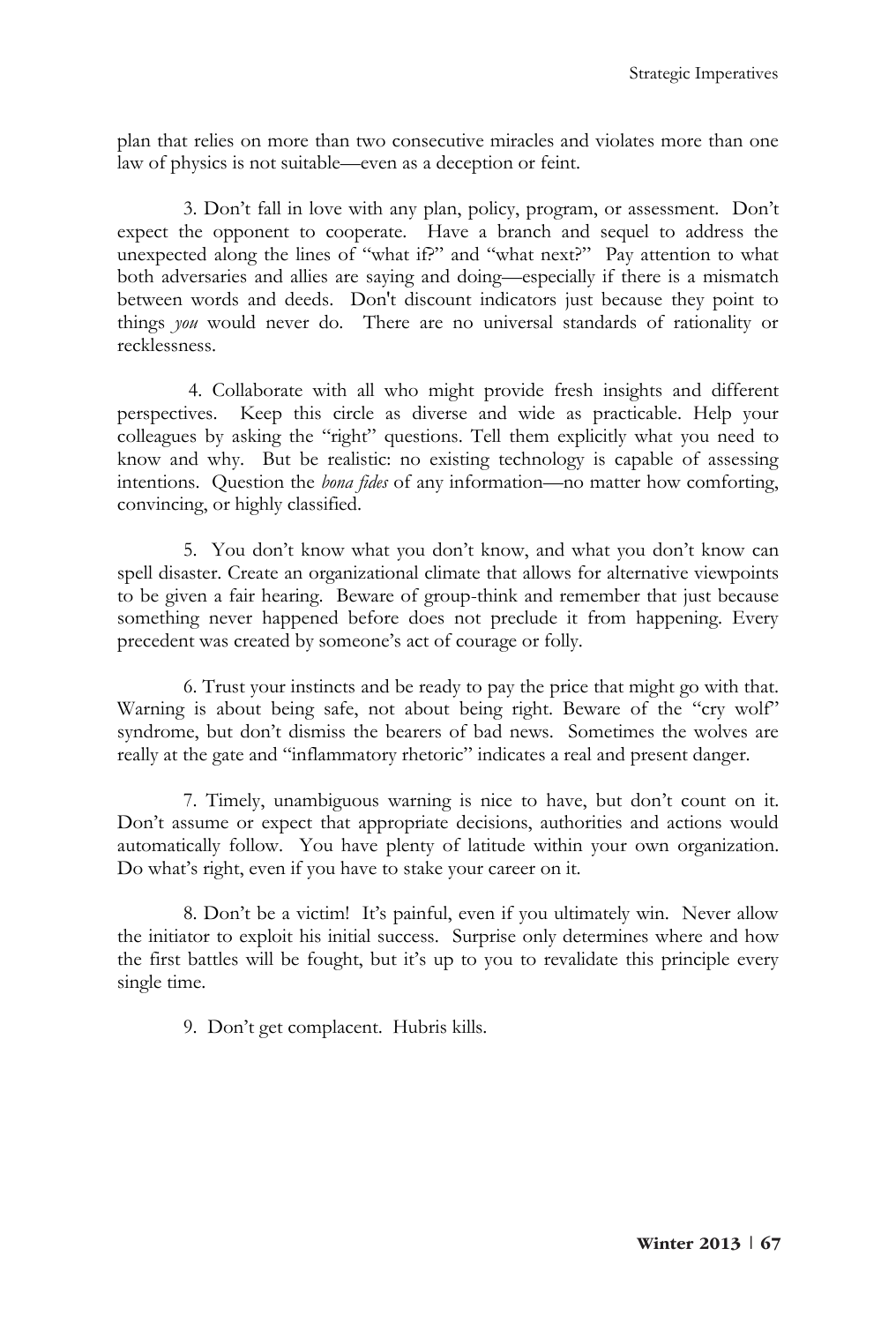10. Guile is neither the opposite of valor nor an effective substitute for capability and capacity, but it saves lives and treasure. It is an asymmetric advantage we forfeit to others at our own peril.

## **Surprise, Warning and Decision**

Asymmetric actors' use of surprise, denial and deception to level the playing field has far-reaching implications. To begin, it is useful to draw a clear distinction between two perspectives inherent in any unequal human interaction: the target's and the initiator's.

 For the initiator, surprise is a process or, more precisely, the outcome of a deliberate, often painstaking effort. It is a plan coming together in a concentrated burst of activity, a plan in which everything worked just right to produce the expected result. Having pulled it off, the initiator's mission is to exploit the initial success in order to achieve the desired political, military, economic, or informational objectives.

 For the target, surprise is an event: sudden, stunning, traumatic, and humiliating. Surprise catches the victim at his weakest, exposing and exploiting his failings. The after-shocks linger on in the victim's memory, shaping and impacting future behaviors. Assuming the target recovers—an assumption the initiator rarely makes—surprise precipitates a scramble to recover, allocate blame, and reorganize "the system" which failed to warn of the impending disaster. It is only after the fact that the victim becomes aware of what caused the event to happen. In other words, the target learns the makings of surprise only in its aftermath.15

 Looking at any surprise in retrospect, one tends to be less impressed by the initiator's skill than by what appears as the victim's fatal self-delusion, if not abject blindness. The striking thing about surprises is that one can never quite understand how it could have happened. How could the victim be so oblivious? Indicators of a calamity in the offing are always starker *after* the "unthinkable" has occurred. With 20/20 hindsight, it is much easier to see how one could have anticipated, planned for, and perhaps even deterred or averted the surprise.

 In a way, this is akin to putting together a jigsaw puzzle for the third time. Because the individual elements and the overall pattern are familiar, it is easy to pick out the appropriate pieces, in the correct sequence, and fit them into a coherent whole. The task of "connecting the dots," even recognizing the dots, signals and indicators out there, is quite simple once one knows what to look for. To appreciate and learn from the difficulties and uncertainties facing both the actor contemplating surprise and its intended target, one must place themselves in the participants' shoes and consider the situation from their perspective, as the actual events were unfolding.

<sup>&</sup>lt;sup>15</sup> Cynthia M. Grabo, *Anticipating Surprise: Analysis for Strategic Warning (Lanham: University Press of* America, 2004). See also, John Gooch and Amos Perlmutter, *Military Deception and Strategic Surprise* (London: Cass Publishing, 1982).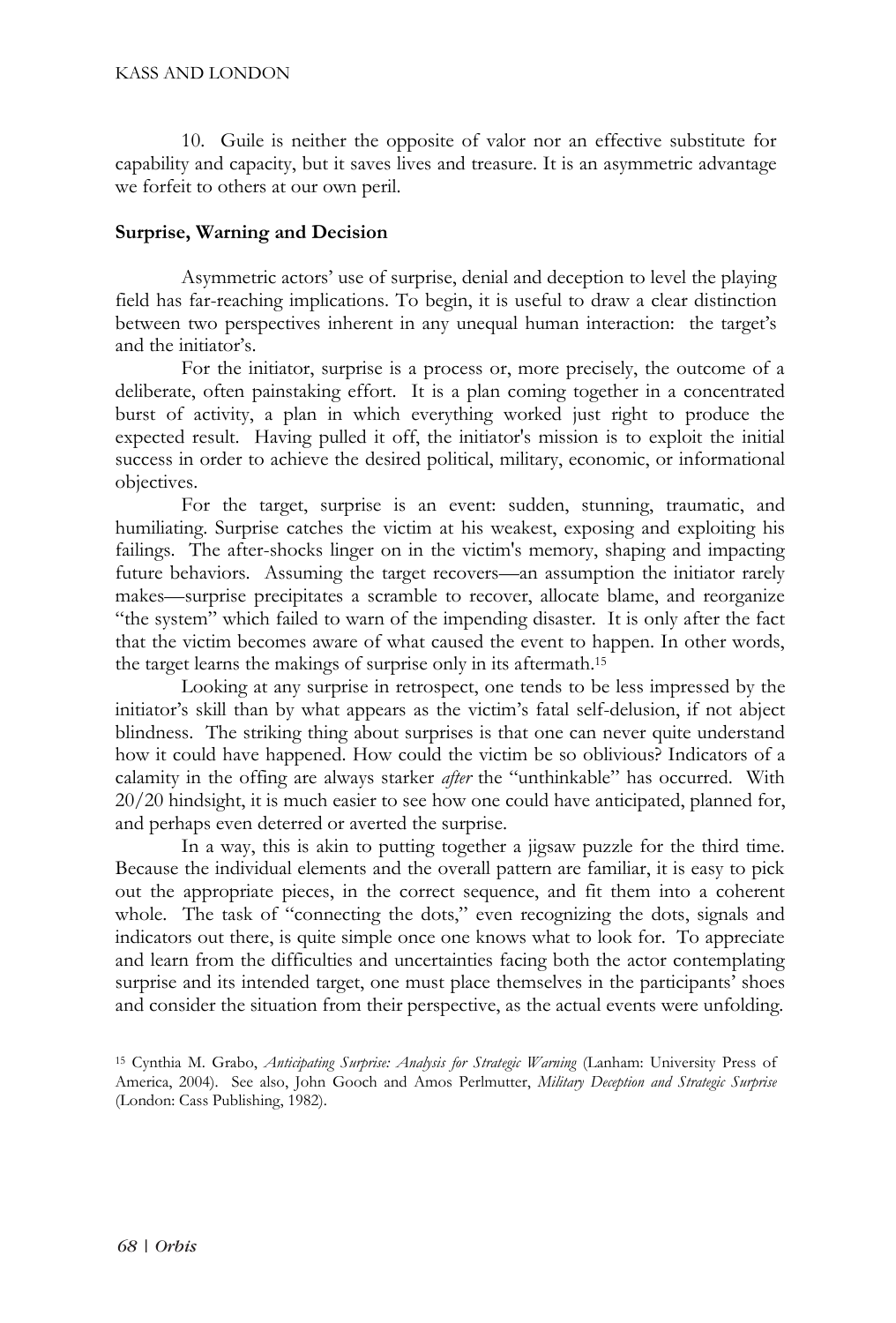In both politics and war, surprise is a difficult, but eminently worthwhile endeavor. Empirical analyses conducted by Sir Basil H. Liddell Hart in the 1930s and by American researcher Barton Whaley (whose masterpiece *Stratagem* was republished in 2008) compellingly demonstrate that surprise and deception reduce casualties and increase the likelihood of success. Deception is also amazingly cost effective. For example, Operation Fortitude, the massive diversion covering the planning and execution of the Normandy Landings, consumed less than one percent of the total expenditures; involved less than 0.2 percent of the dedicated personnel; and less than 0.5 percent of the allocated equipment. Its human toll was six—a miniscule number relative to the estimated 10,000 Allied D-Day casualties. The enduring lesson is that by hiding the real (denial) and showing the fake (deception) one can cause the adversary to misallocate resources, thus increasing the chances of victory at a remarkably low cost. 16

 Because it causes both a psychological and physical dislocation, surprise accords the initiator an obvious advantage. Until the victim recovers, the perpetrator has the initiative at the strategic, operational and tactical levels. In military terms, surprise is a force multiplier, allowing a numerically or technologically inferior force to gain the upper hand—the very definition of asymmetry.

 It is important to emphasize that surprise is a matter of degree. Its spectrum ranges from the rare total surprise with the very occurrence of an event (9/11 being the most vivid example) to the more common surprise as to the timing, location, perpetrators' identity, or type of event that was at least considered to be a plausible eventuality. Likewise, the initial impact and lingering effects of surprise are directly correlated with the depth of beliefs that made up the target's original perception of reality. The more ingrained and widely held the assumptions as to whether an event could happen—and, if so, when, where, by whom, and how might it be carried out—the greater the cognitive dissonance when expectations are shattered by a suddenly altered reality. By the same token, the strength and elasticity of the planning assumptions determine both the degree of strategic dislocation caused by an unexpected adverse action, as well as the ability to adapt and recover in its aftermath.17

<sup>16</sup> Barton Whaley and Jeffrey Busby, "Detecting Deception: Practice, Practitioners, and Theory" in Roy Godson and James J. Wirtz, *Strategic Denial and Deception: The Twenty First Century Challenge* (New Brunswick: Transaction Publishers, 2004), pp.223-228. Michael I. Handel, *War, Strategy and Intelligence*  (London: Frank Cass and Co, Ltd., 1989), p. 381. See also, Deception Research Program, Office of Research and Development, Central Intelligence Agency, *Deception Maxims: Fact and Folklore*  (Washington, D.C.: U.S. Government, 1980); Basil Henry Liddell Hart, *Strategy* (New York: Signet Books, 1974); Michael Dewer, *The Art of Deception in Warfare* (New York: Sterling Publishing, 1989),Mark Lloyd, *The Art of Military Deception* (South Yorkshire: Pen and Sword Books, 1997). 17 For an in-depth discussion see Donald C. Daniel and Katherine L. Herbig, eds., *Strategic Military* 

*Deception* (New York: Pergamon Press Inc., 1982); Colonel John Hughes-Wilson, *Military Intelligence*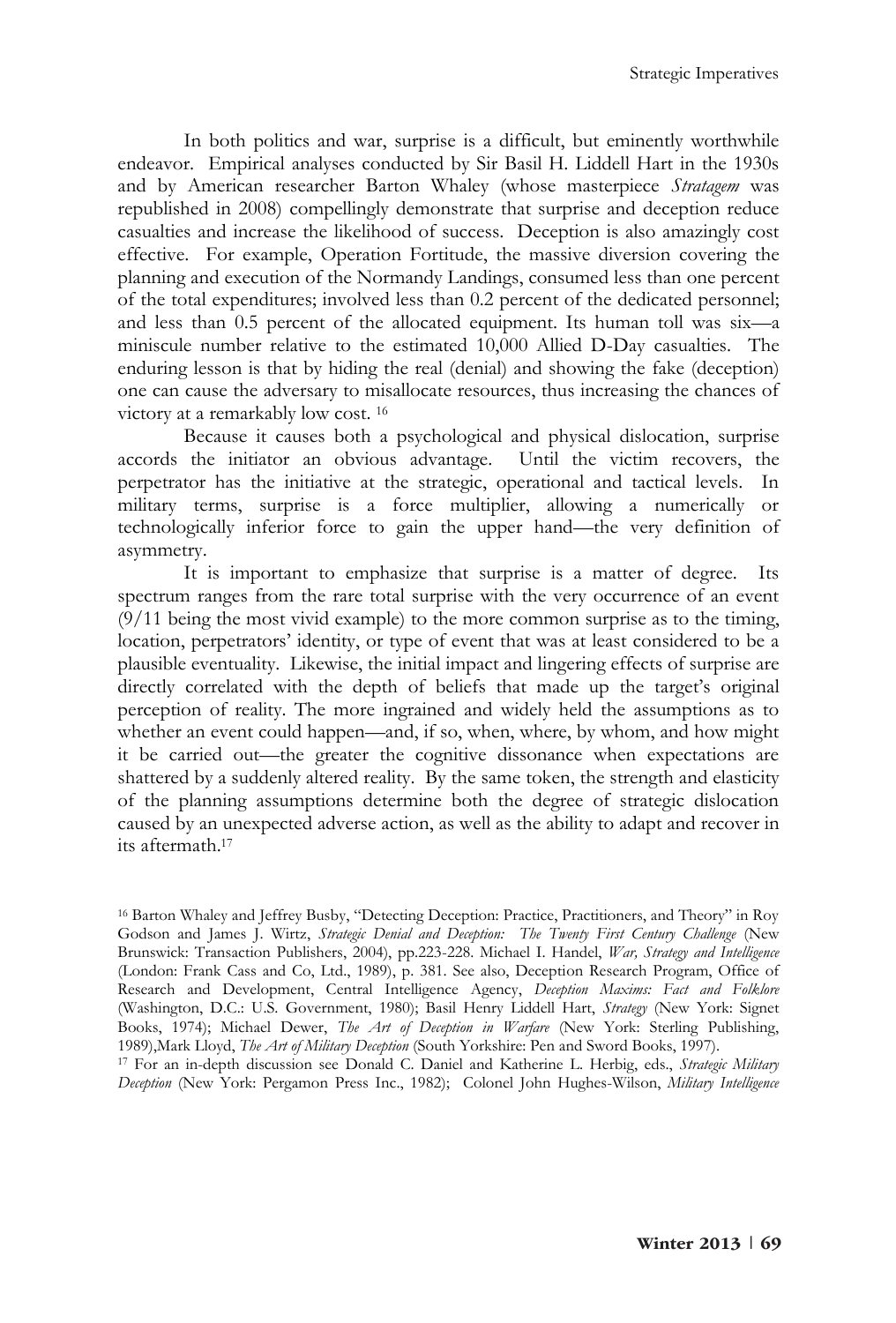The issue of warning reflects the uneasy intersection of policy, intelligence, strategy, operations, and decision-making writ large. At its most basic, warning is information pointing to an emerging threat. That information is collected and processed by the intelligence agencies and transmitted to decision-makers for action. Warning, therefore, is the vital link connecting intelligence assessment with countermeasures designed to face the looming threat.18

 Theoretically, then, warning is the antithesis of surprise—an effective antidote to it. If forewarned means forearmed, warning should avert surprise. By the same token, surprises result from failure to issue and react to advance warning. Yet, to paraphrase Karl von Clausewitz, everything in policy and war is simple, but the simplest things are difficult. And anticipating an impending disaster might be the most difficult task of all. Crises are generally preceded by a period of international friction, signaling mounting tensions. Often, there is an explicit declaration of hostile intent, as was the case with al Qaeda. Conventional military actions usually require extensive preparations, which are difficult to conceal. Nonetheless, the historic record of anticipating conflict is pretty dismal. Why is it so—even in this era of 24/7/365 electronic monitoring, high-speed computers, and sophisticated reconnaissance and surveillance technology—is worth exploring in greater depth.

The first and probably most important aspect to note is the manner in which humans, as well as machines built and used by humans, process data. Heuristics refers to experience-based approaches to problem solving*.* When time is of the essence—as it almost always is in national security decision-making—an exhaustive search for and thorough evaluation of information are often deemed impractical. Heuristic methods are used to speed up the analytical process through linear pattern formation, intuitive judgments, and "educated guesses."

More fundamentally, humans process all incoming information through a perceptual prism, comprised of their culture, assumptions, biases, and experiences with the most recent being the most vivid and, thus, most impactful. This prism determines which data would even be noticed and factored in and which inputs would be filtered out or ignored altogether; what weight and importance each piece of data would be accorded; which patterns would the information be arrayed into; and, ultimately, which judgments and conclusions will be derived.

 Figure 1 is a model of how humans—as well as systems and processes designed and employed by humans—digest, sort, and order data. These multifaceted, iterative and highly dynamic processes take place literally in a blink of an eye in the human brain and at the speed of light in modern computers.

 $\overline{a}$ 

*Blunders and Cover-Ups* (New York: Carrol & Graff, 2004); Jon Latimer, *Deception in War* (Woodstock: John Murray Publishers: 2003).

<sup>18</sup> John W. Bodnar, *Warning Analysis for the Information Age: Rethinking the Intelligence Process* (Washington, D.C.: Joint Military Intelligence College, 2003).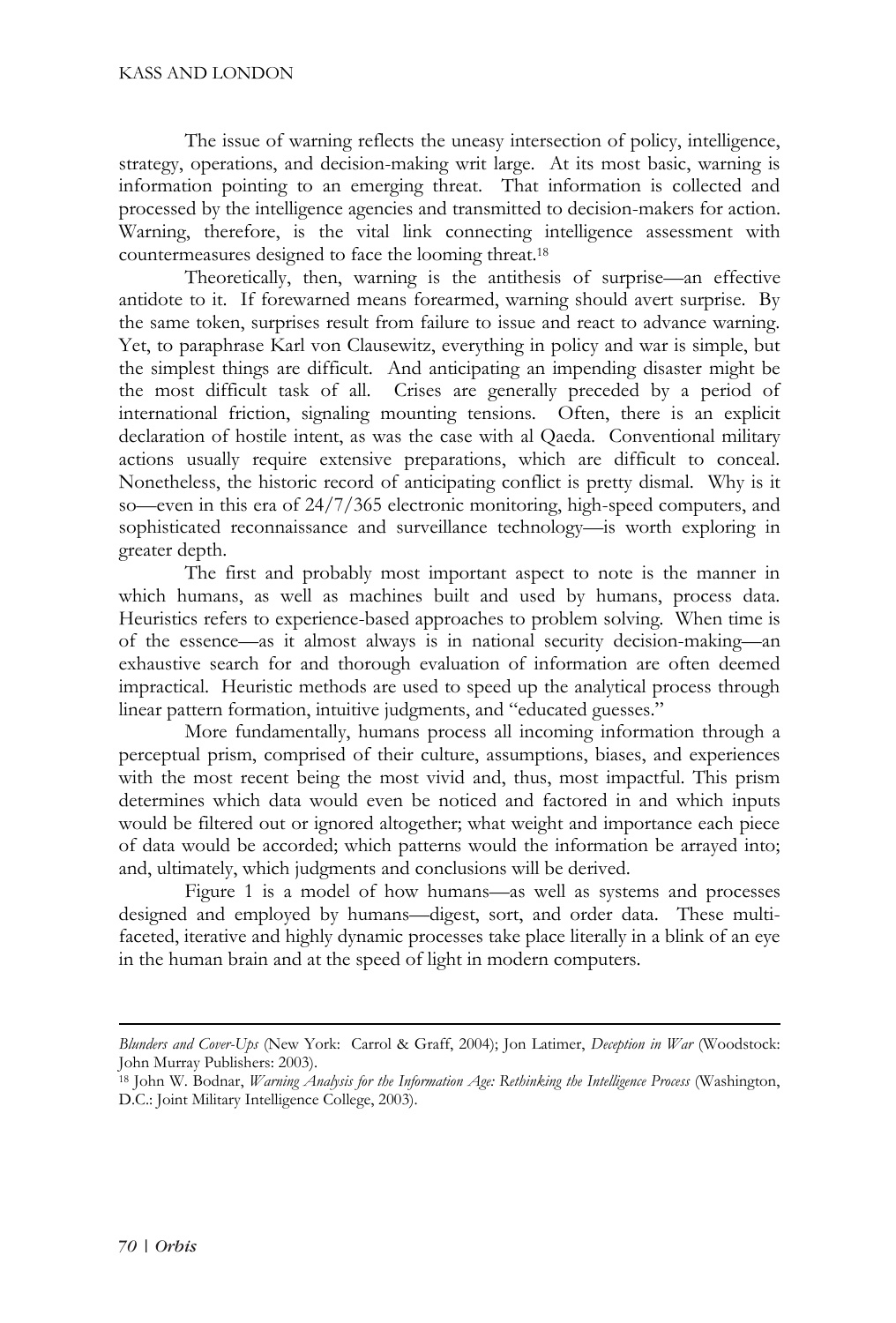

**Figure 1: Model for Processing and Ordering Information** 

 Within this natural, if rarely recognized, process are specific points of vulnerability where new information is filtered out, dismissed as irrelevant, ignored, or simply left fallow. Insofar as the perceptual prism is dynamic and new facets are formed as inputs are sorted into the patterns that constitute memory, such information becomes irretrievable. This goes a long way towards explaining why collecting vast amounts of data does not necessarily lead to better situational awareness and decision superiority; why we tend to repeat the past's errors, and why recording lessons is so fundamentally different from actually learning from experience.

 Surprise "short-circuits" this process. It forces the target to quickly come to grips with biased perceptions, erroneous assumptions, and flawed pattern formation. This disruption generates two sets of possible outcomes, dependent on the degree of surprise and the time available to adapt: 1) change in perceptions and a new, flexible information flow, allowing appropriate decisions and actions, and 2) cognitive dislocation and persistent paralysis.

 It is the latter case wherein the target becomes a victim. The deeper the surprise, the stronger the going-in assumptions, the more rigid the processes, and the more valuable the information that has been lost along the way, the higher the potential for cognitive dissonance and, consequently, the more persistent the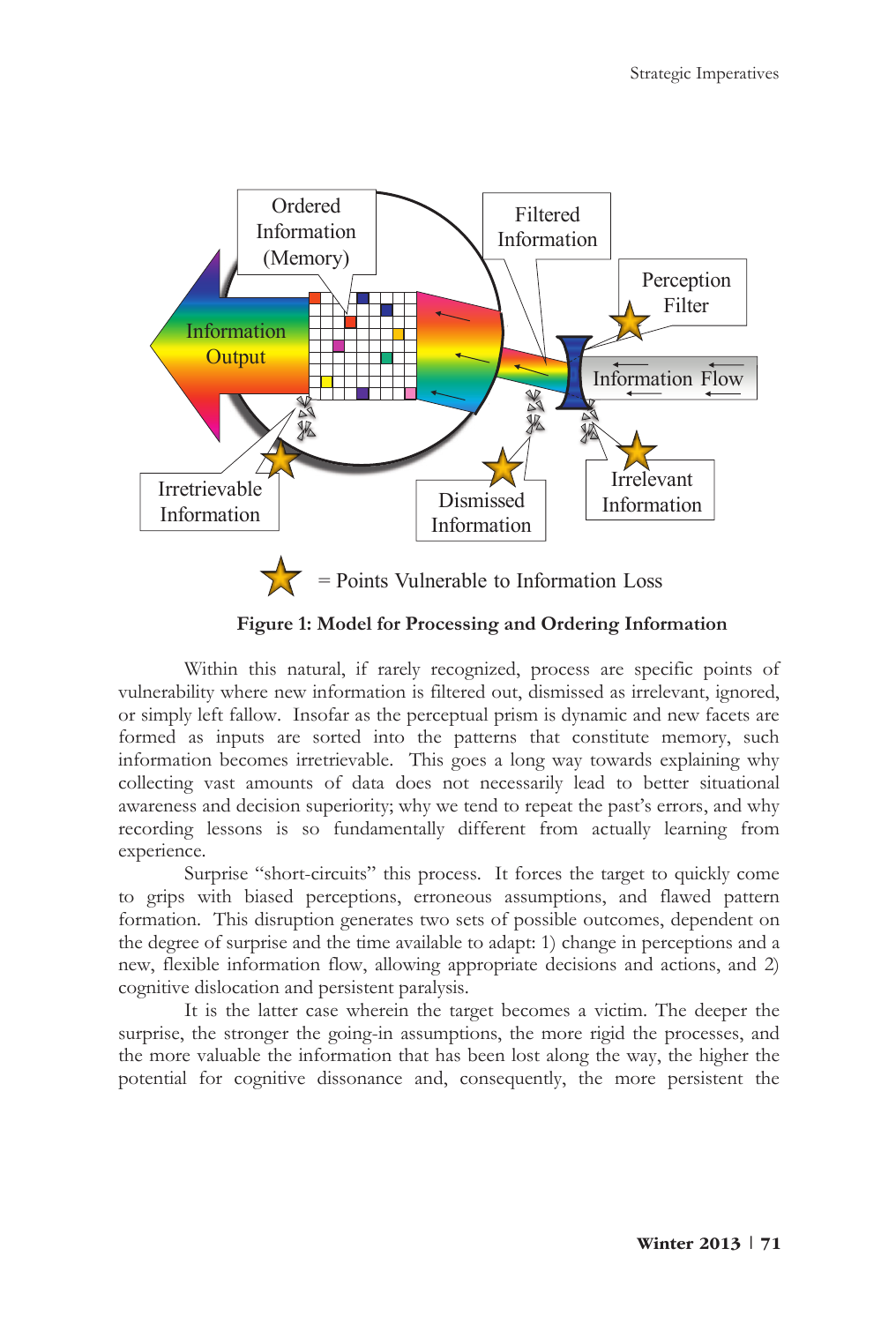ensuing paralysis. By the same token, time is a critical factor in the target's ability to adjust to the new reality. This is why some nations manage to recover and prevail in the aftermath of a devastating surprise, while others are left with little choice but to accept defeat. The United States in the wake of Pearl Harbor; the Soviet Union after the June 1941 German invasion; Israel in the wake of the Egyptian and Syrian assault on Yom Kippur in October 1973, and the United States after 9/11 are prime examples of the agility and adaptability necessary to persevere and shape the war's final outcome—despite initial setbacks. Their opponents' fate demonstrates how dislocation, systemic dysfunctions, and persistent rigidity accounted for their ultimate defeat.

Figure 2 illustrates why the lessons of experience rarely last and surprise continues to occur. The readiness to open the mental, institutional and technological apertures and the ensuing ability to absorb and integrate new information in new ways are usually short-lived.Soon after the crisis that shocked the system and induced new behaviors passes, stability and "business as usual" become the natural default. The transformed behaviors become the new normal; newly created "memory boxes" become stale or irrelevant; complacency inevitably sets in. This allows determined adversaries to find new opportunities to exploit the target's comfort with and confidence in the "fixes" that have been introduced into the collection, analysis, and decision-making system. Absent constant vigilance and adaptation to ever-evolving threats, fixes become fixations, generating new vulnerabilities to be exploited both symmetrically and asymmetrically.19



**Figure 2: Changes to Processing and Ordering Information** 

19 Colin S. Gray, "Thinking Asymmetrically in Times of Terror," *Parameters*, Spring 2002, pp. 5-14.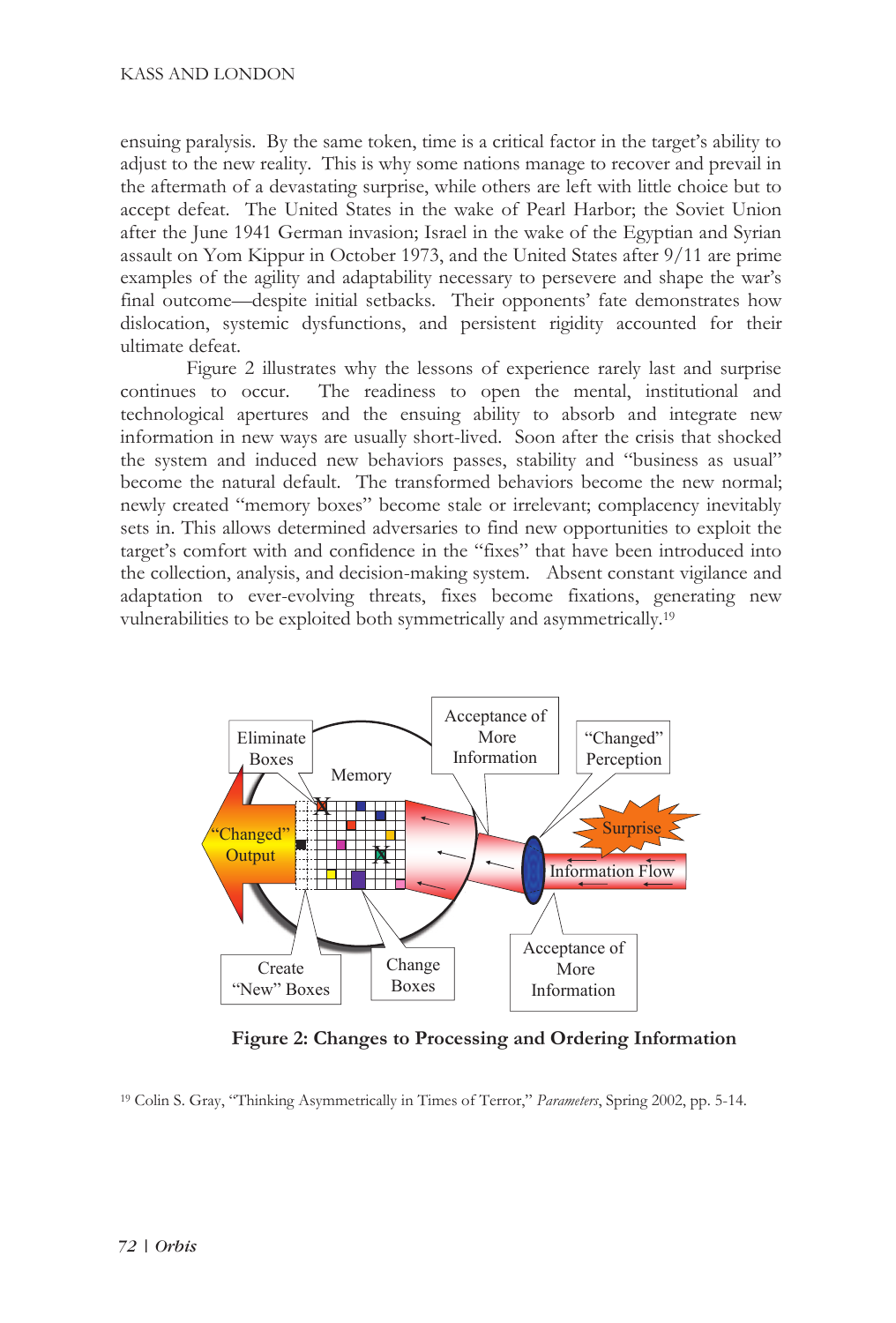Throughout history, leaders at all levels have operated with limited information and constrained situational awareness. Today, decision-makers are suffering the embarrassment of riches, virtually drowning in data delivered at a velocity and volume far exceeding their ability to absorb. The United States must continue to develop systems that are not just network-centric, but knowledgecentric. These systems would integrate data in a manner consistent with natural neurological patterns, presenting information in a format that enables timely, logical decisions. To this end, we must fully harness the power of machine-to-machine interface, freeing up human resources for activities where intellect and esprit remain indispensable.

 Warning and decision superiority further demonstrate this dilemma. Indications and Warnings are collected, processed, evaluated, and disseminated by the Intelligence Community—a highly complex, largely closed system, comprised of individuals, groups, organizations, technologies, and processes. The people who make up the system are subject to biases and preconceptions that define their perceptual prism—the mental lens through which each human processes information. Inputs that could become warnings are interpreted by diverse groups and hierarchies who shape content, detail, and level of urgency—well before the warning is delivered to decision-makers for action.20

 Whether a warning was actually issued—and, if so, by whom and when—is an interesting element of the post-mortem and institutional finger-pointing that usually follow surprise. While such claims might be personally or organizationally gratifying, they are ultimately irrelevant. Warning means nothing if decision-makers fail to act. Such failure might occur for any number of reasons. It might reflect a natural reluctance to deliver or accept bad news, and the equally understandable preference for consensus—versus a direct challenge to authority or dissent from conventional wisdom. Action might also be delayed due to often justifiable concerns that overt counter-measures and steps to enhance readiness might actually be mistaken as aggressive and provoke the adversary. Last and perhaps most pernicious, inaction might mirror the primordial inability to imagine the full nature and magnitude of a looming threat.

These perspectives shed new light on the often-discussed distinction between "intelligence failure" and "policy fiasco."21 To use a recent example: there is little doubt that the surprise attacks of September 11, 2001—and the in-depth inquiries that followed—weighed heavily in the Intelligence Community's and

<sup>20</sup> Mark M. Lowenthal, *Intelligence: From Secrets to Policy, 5th edition* (Washington, D.C.: CQ Press, 2012). See also Cynthia M. Grabo, op.cit and Jonathan S. Lockwood, op.cit.

<sup>21</sup> Russell G. Swenson, *Intelligence Dissemination: A Key to Strategic Warning* (Washington, DC: Defense Intelligence College, July 1994), pp. 1-18. See also, Daniel F. Landers, "The Defense Warning System," *Defense Intelligence Journal*, Spring 1994, pp. 21-32.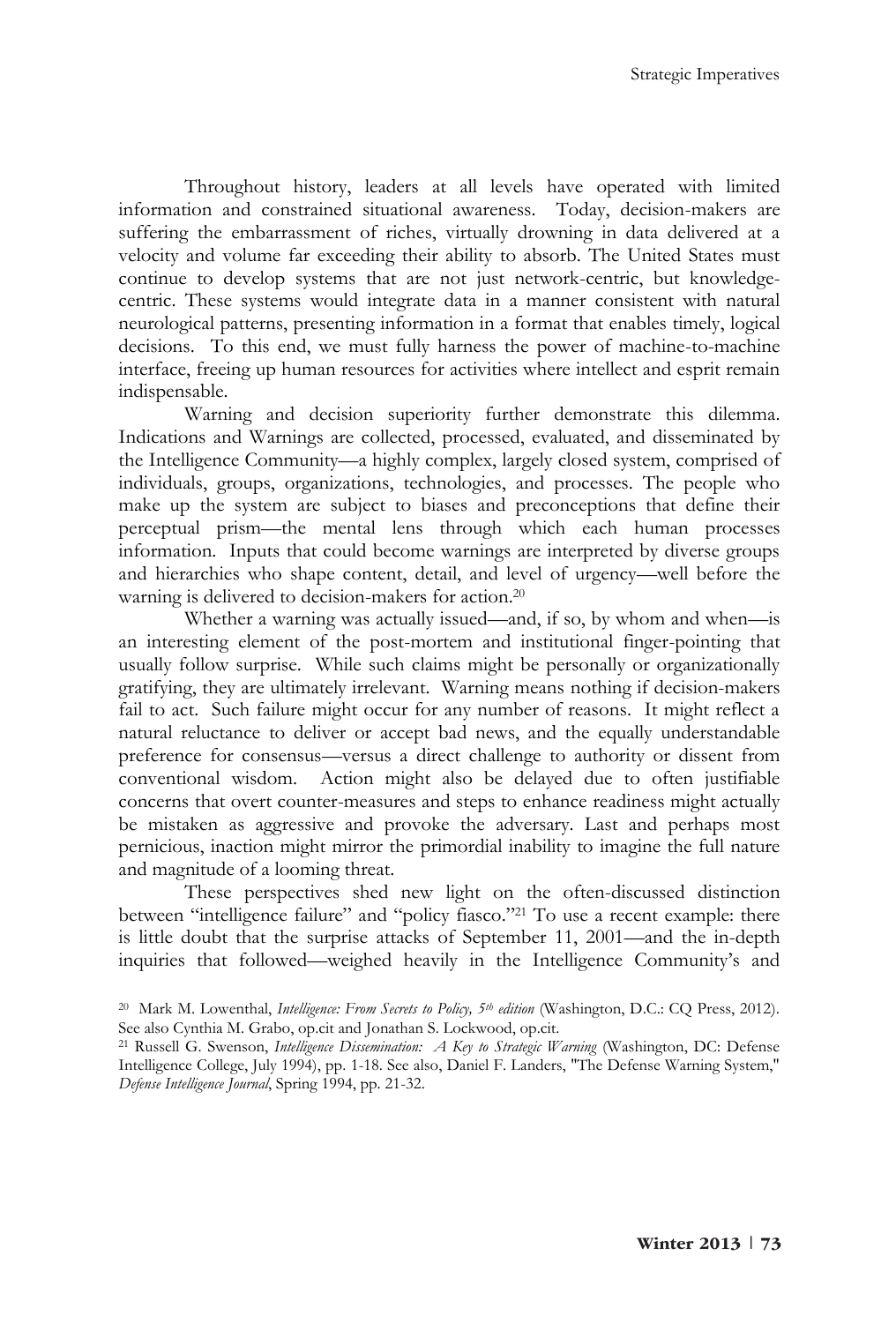Executive Branch's reaction to mounting indications and warnings that Iraq was pursuing weapons of mass destruction (WMD). Reflecting those concerns, the first *National Security Strategy* issued by the Bush Administration in September 2002 highlighted the policy of "anticipatory action," designed to forestall hostile acts "even if uncertainty remains as to the time and place of the enemy's attack." In other words, the declaratory policy of the United States was to avert surprise through preemption.

Throughout 2002, the Bush Administration sought Iraqi compliance with U.N. Security Council Resolutions, while holding out the possibility of U.N Chapter VII ("all means necessary") action if Iraq did not comply. Addressing the U.N. General Assembly that September, President George W. Bush stated: "The Security Council Resolutions will be enforced … or action will be unavoidable." In October 2002, the "Joint Resolution to Authorize the Use of United States Armed Forces against Iraq," reiterated that "it should be the policy of the United States to remove the Saddam Hussein regime and promote a democratic replacement" through "any means necessary."

The Administration's intent was formally stated in a March 17, 2003 ultimatum to Saddam Hussein and his sons to leave Iraq within 48 hours. "Their refusal to do so," President Bush said, would "result in military conflict…we will tear down the apparatus of terror…the tyrant will soon be gone." Operation Iraqi Freedom was launched three days later.<sup>22</sup>

No WMDs were found in Iraq and, within months of toppling the regime, the focus of the U.S.-led coalition shifted to the more open-ended and demanding mission of securing the environment while helping establish governance through counter-insurgency operations. As casualties mounted and the war came to be seen as a costly, multi-year occupation, public opinion turned dramatically. In February 2003, 64 percent of Americans had endorsed military action to remove Hussein from power. By May 2007, 55 percent believed that the war had been a mistake. President Barack Obama was elected in November 2008, promising, among other things, to end this "unwise" and "dangerous distraction." On December 18, 2011, the last of U.S. troops pulled out of Iraq, even as the country continued to convulse in sectarian violence. 23

While debates as to the respective roles played by intelligence and policy have largely ended in an uneasy truce, Iraq continues to cast a long shadow on U.S. views of other looming threats. Most notably, the Iraq WMD debacle has become a key facet in the prism through which Iran's quest for nuclear capability is viewed. If 9/11 is perceived as a failure to connect the dots and respond in a timely manner, Iraq is widely viewed as over-reaction to what now, in hindsight, is seen as faulty analysis. The policy toward Iran reflects the desire to find a middle path that avoids both extremes. If so, it is worth noting that the propensity to procrastinate is

<sup>22</sup> Congressional Research Service Report: *Operation Iraqi Freedom: Strategies, Approaches, Results, and Issues for Congress*, March 28, 2008. 23 Ibid.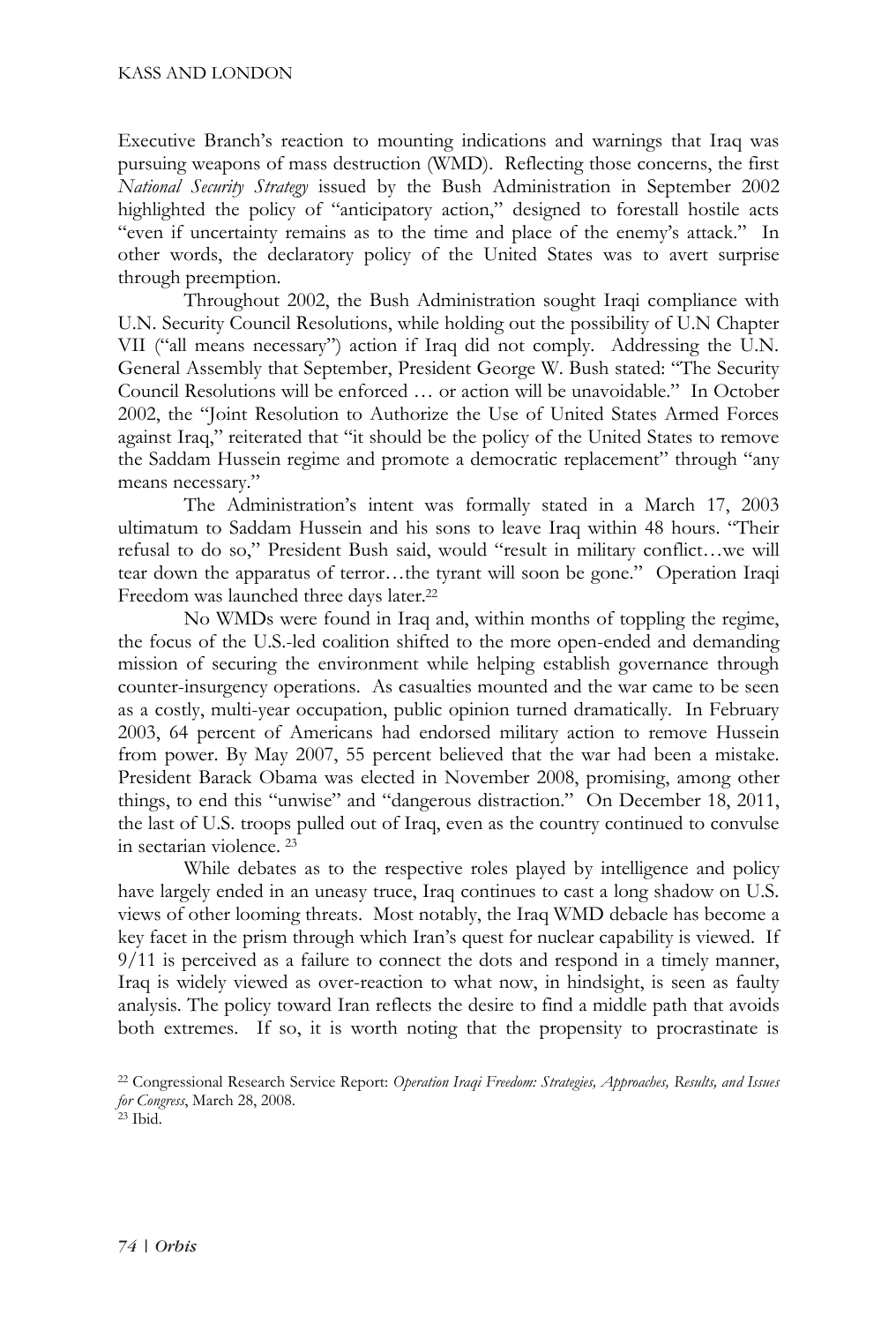directly proportional to the time one believes is available. The inescapable corollary is that warning time is wasted time, unless action is taken.

#### **Denial and Deception: The Keys to Surprise**

 Given the United States' global interests and alliance commitments, adversaries have a major incentive to use denial and deception against U.S. intelligence collection and analysis. If warning is denied or delayed, a *fait accompli*  might preclude timely action to avert the threat. Terrorist and criminal networks are especially reliant on—and adept at—denial and deception at all levels. Proliferators of WMDs and advanced weapons systems, as well as illicit narcotics and people traffickers, are also highly incentivized to avoid detection by modern intelligence, surveillance and reconnaissance—the "unblinking ISR eye."24

 There is limited understanding of the unique ways in which nations and nonstate actors view denial and deception as force-multipliers. The United States and its allies are likely to be faced with Russian-style efforts to hide the real and show the fake, regardless of the tenor of East-West relations.<sup>25</sup> Iran's ongoing efforts to literally bury its nuclear facilities in deep underground installations—while professing that its massive complex is designed for the peaceful purpose of producing energy and medical isotopes—are prime examples in this regard. Meanwhile, China has been very consistent in employing surprise, denial and deception as asymmetric means to thwart U.S. interests in a region it aspires to claim as its own sphere of influence.26 Likewise, AQ manuals and even a cursory Internet search clearly demonstrate that these asymmetric tools and relatively inexpensive enabling technologies are easily accessible to terrorists, narco-traffickers, and assorted criminal organizations. 27

 Deception is critical to achieving surprise. Combined, surprise and deception produce a synergy, significantly increasing the chances of success. Indeed, denial and deception are usually clues—and, thus, warnings—of hostile intent. Simply put, why would anyone bother to mask or obfuscate something that is legitimate and harmless? The elements of deception—the false depiction of reality—one would want to show an adversary are quite simple:

<sup>24</sup> David A. Kay, "Denial and Deception Practices of WMD Proliferators," *The Washington Quarterly*, Winter 1995, pp. 83-105.

<sup>&</sup>lt;sup>25</sup> Richard N. Armstrong, *Soviet Operational Deception: The Red Cloak*, Defense Technical Information<br>Center DAI-PMH Repository, 1989, http://www.dtic.mil/dtic/tr/fulltext/u2/a211726.pdf.

<sup>&</sup>lt;sup>26</sup> David Andrew Graff, "The Dao of Deception: Unorthodox Warfare in Historic and Modern China," *Journal of Military History,* July 2007, pp. 910-912. 27 "Special Dispatch—Jihad and Terrorism Studies," The Middle East Media Research Institute

<sup>(</sup>MEMRI), Feb. 10, 2002, No. 344, pp. 1-4. For more current translations and analysis see www.memri.org and www.siteintelgroup.com. See also, Richard H. Shultz and Ruth Margolies Beitter, op.cit.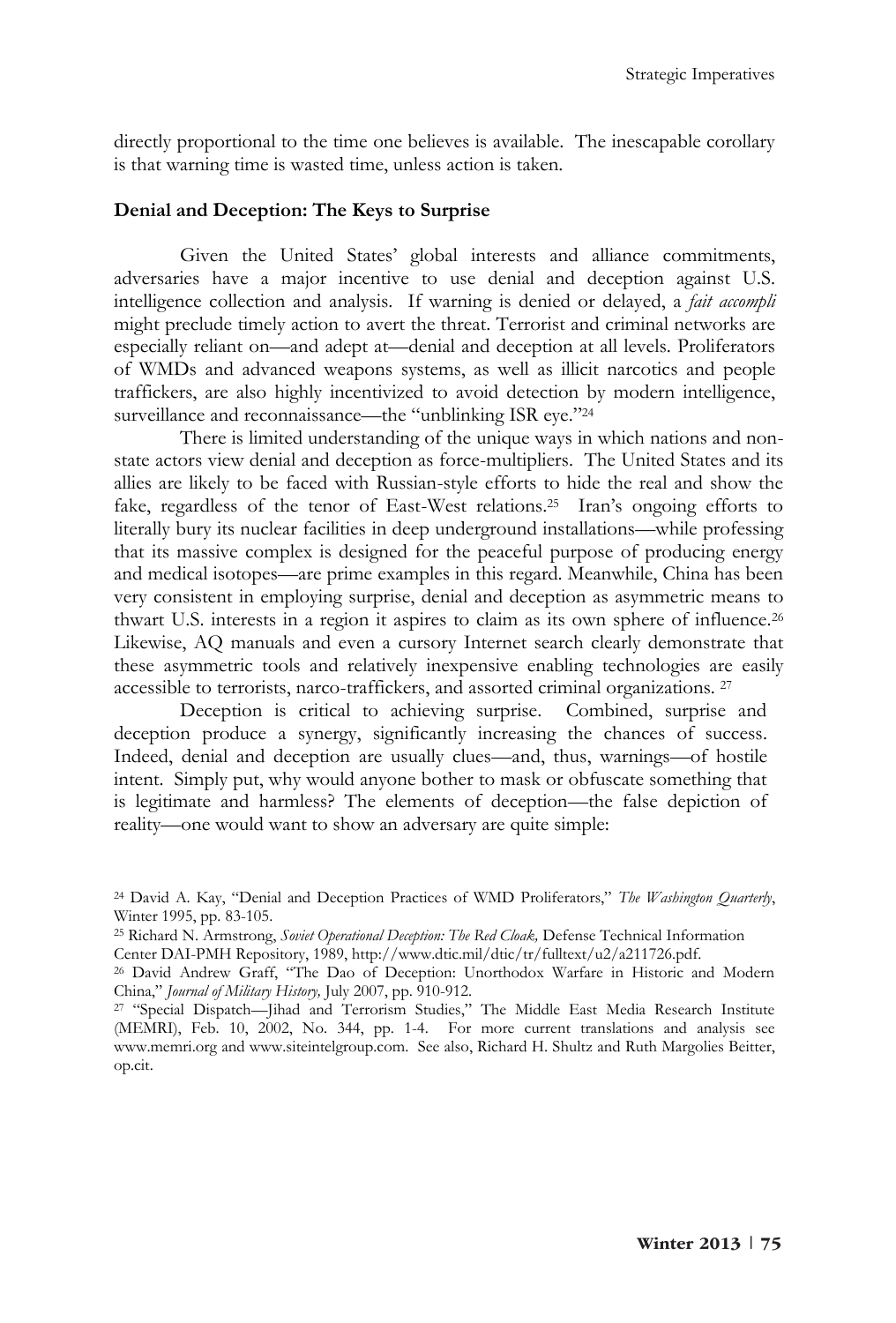- Your capabilities and vulnerabilities are different than they really are;
- You intend to do something else than expected;
- You intend to do it elsewhere;
- You intend to do it in a different manner:
- You intend to do it at a different time;
- You know more (or less) about your competitors than you really do; and/or
- Their actions are more (or less) fruitful than they really are.

Confirming an opponent's expectations is always easier than trying to change his perceptions. Therefore, a good deceiver "helps" the adversary build a false picture of reality by providing consistent, reinforcing clues, through multiple channels, using the target's behavior as feedback to modulate these inputs. The aim is to cause the adversary to commit the critical errors that will serve one's own plan; increase an opponent's susceptibility to our actions; and deny him the opportunity to capitalize on our vulnerabilities.28

 Successful denial and deception, as well as timely warning and decision, hinge on an accurate understanding of the capabilities and limitations of Command, Control, Communications, Computers, Intelligence, Reconnaissance (C4ISR)—both one's own, as well as the adversary's. If collection and analysis sources, methods and processes are known, an adversary might be able to avoid or delay detection, thus buying time and enhancing the chances of achieving surprise. Likewise, insight into adversaries' decision-making processes creates opportunities for controlling the flow of information, adding misleading information, and otherwise distorting perceptions.29

## **Strategic Implications**

All strategic planning is based on a set of assumptions. Surprise occurs when core assumptions are proven wrong. History is replete with examples of militaries and intelligence communities that failed due to their inability to validate assumptions, adopt new concepts, transform organizational culture, or leverage breakthrough technologies. But militaries and intelligence services do not fail by themselves. Failure occurs in the context of an overall, national fiasco, caused by systemic problems that fall into three distinct but related categories:

*● Failure to Anticipate* the nature of and trends within the strategic environment; the character of the opponent; one's own will and resolve; the

<sup>28</sup> Lt. Gen. Bernard E. Trainor, USMC (Ret.), "Deception," *Marine Corps Gazette*, October 1986, reprinted October 25, 2011, www.mca-marines.org/gazette/deception. 29 Joseph W. Caddwell, "Deception 101, US Army War College Monograph," Strategic Studies Institute,

December 2004. *See also,* Paul Rossa, "The Denial and Deception Challenge to Intelligence" in Roy Godson and James J. Wirtz, op. cit., pp. 223-228.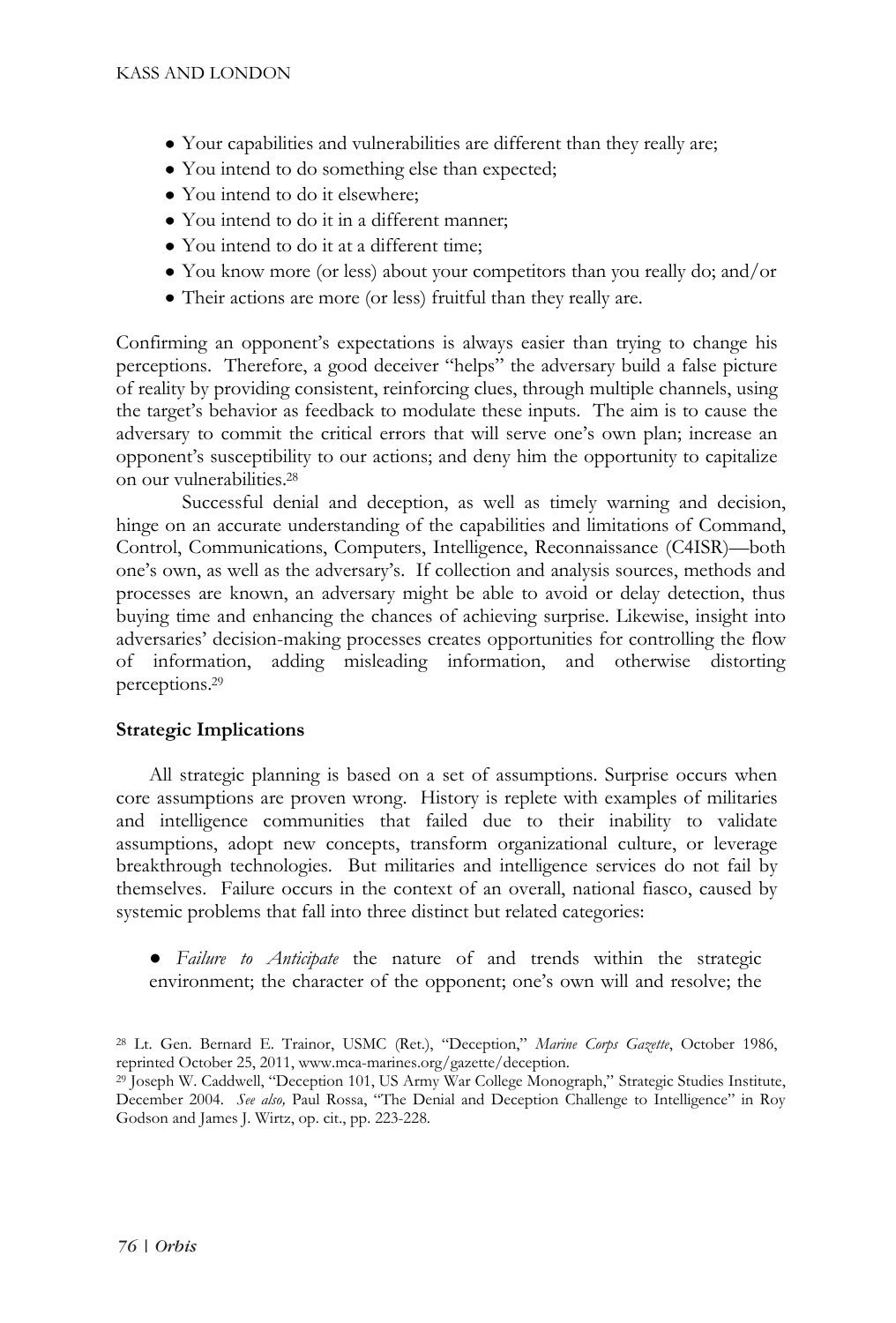impact of technology—be it disruptively new or employed in unexpected ways; and failure to anticipate the second and third-order effects of both action and inaction.

*● Failure to Learn* from experience—both one's own and others'. Selective reading of history is particularly pernicious here, as is mistaking "lessons recorded" with lessons actually learned.

*● Failure to Adapt* behaviors, concepts and institutional constructs to the ever changing domestic and international dynamics, as well as to evolving adversarial operational, technological, and/or doctrinal innovations. Failure to validate pivotal assumptions and adjust accordingly falls in this category as well.30

 In contrast, victory comes to those who foresee, recognize and act upon emerging changes in the strategic environment. Thus, the first strategic implication is: beware of complacency and the perils of strategic myopia. The lack of foresight which led the British to conclude after the Second Boer War (1899- 1902) that, henceforth, the Empire's armed forces needed to prepare for nothing but counterinsurgency was quickly exposed as fallacy in the blood-soaked trenches of Somme and Verdun. The corollary strategic implication is: beware of concepts—however valid for a specific time and place—becoming dogma and stifling fresh thought.31

 The strategic inferences are readily apparent: First, aggressors tend to assume risks that seem irrational and improbable to the intended victim. This leads to strategic dislocation and, potentially, catastrophic failure. Second, reputation and credibility born of past successes might not suffice as a deterrent. Third, current exigencies must be balanced with future requirements. Any singlefocus approach bears a huge opportunity cost. The rest of the world has not taken

<sup>30</sup> For a brilliant, in-depth discussion see Eliot A. Cohen and John Gooch, *Military Misfortunes: The Anatomy of Failure in War* (New York: Free Press, 1990). 31 History is replete with examples of disasters born of a lack of strategic prescience. The U.S. Army

after the Civil War spent 30 years fighting Native Americans, only to struggle to deploy a brigade 80 miles off the coast of Florida, against Spain in Cuba. Similarly, Britain and France post-1815 let their militaries atrophy—while their hubris blossomed—resulting in a blood bath in the Crimean War and near-existential disasters in the two World Wars that followed. Likewise, in the wake of their spectacular victory in the June 1967 Six Day War, the Israel Defense Forces rested on their laurels, ceased innovating, and focused on policing the newly acquired territories, secure in the soon-to-beproven fallacy that past successes and strategic depth will deter any future conventional threat. Six short years later, in early October 1973, Israel was fighting for its very survival on the Syrian and Egyptian fronts, having fallen victim to strategic surprise masterfully orchestrated by the seemingly defeated foe.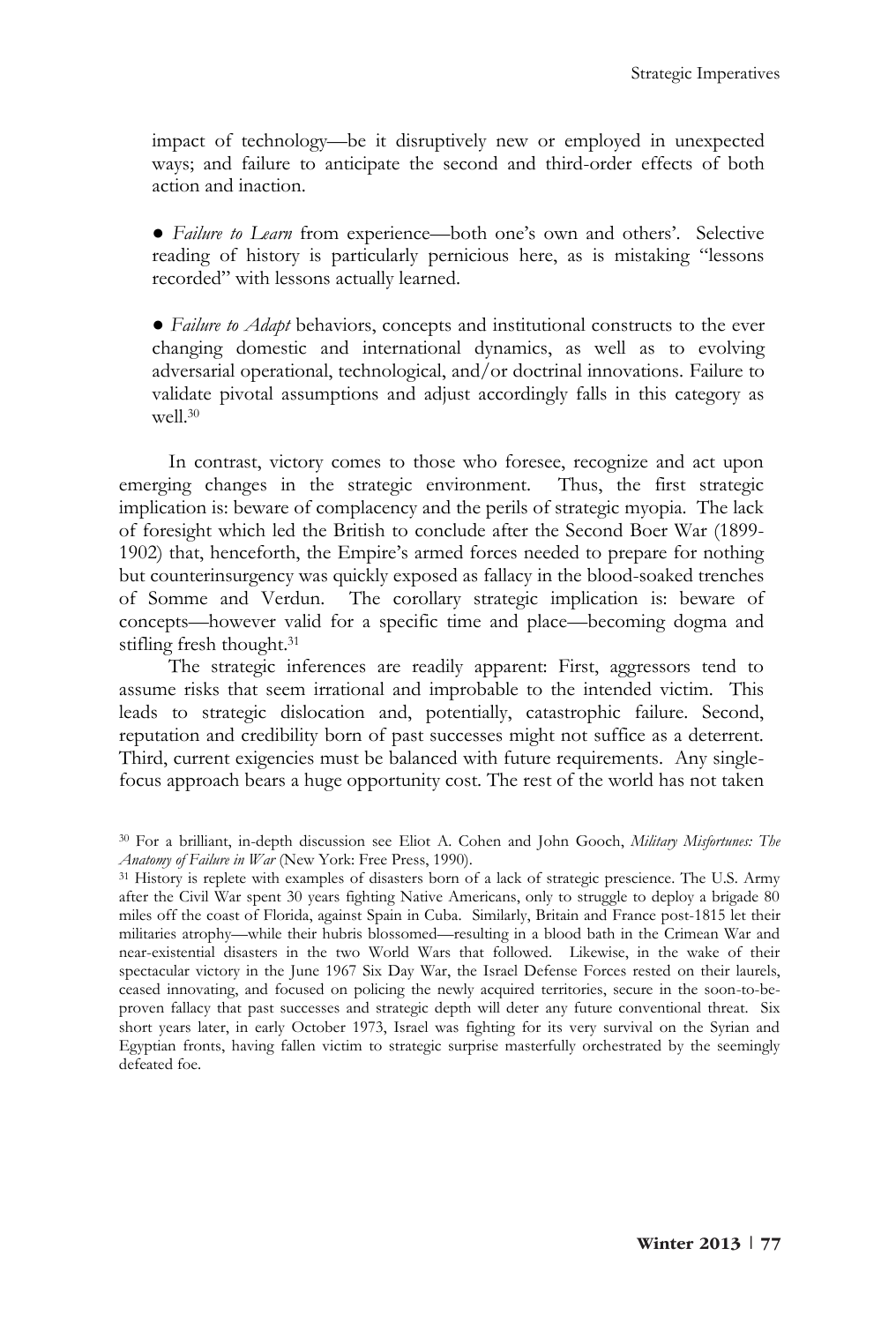a time out while the United States tended to Iraq and Afghanistan. Fourth, while successes and failures are both relative, they are binary in the eye of the beholder. Specifically, for a great power like the United States, there is no such thing as "minor setback." Anything less than a clear success—perceived as such by friend and foe alike--will echo in the interconnected global village and feed the narrative of America as "the giant with feet of clay."

 A compelling description of what failure might look like is as important as a crisp articulation of the desired outcome. The latter describes how we want the situation to be after the mission is accomplished. The former lays out the undesirable alternative end state—the consequences of a mission left undone. Yet, imagining failure is simply not in America's—or any nation's—DNA. Consider the following truism: the only certain thing about war is that one side will lose. Yet, since time immemorial, nations and armed groups have gone to war with nothing but a picture of victory imprinted in their minds. Saying that "failure is not an option" is, thus, nothing but an exhortation. In truth, failure is an ever-present possibility.

 Debacles-in-the-making develop over time, usually with plenty of opportunities to notice and rectify the downward spiral. What prevents the needed course correction are systemic deficiencies, wishful thinking, as well as the ingrained human ability to adjust to a "new normal"—the shifting baseline of what is deemed acceptable.

 At its core, the inability to conceive anything but a resounding success is a failure of the imagination. It is also a natural defense mechanism. Humans tend to repress or explain away the ever-present potential for failure. Bad experiences are particularly tempting to forget. Yet imagining what failure might look like is a necessary step in laying out the foundation for success.

 For a nation whose security is predicated on an enduring strategy of dissuasion, the most fundamental risk is failure of deterrence. Deterrence is a function of capability, will and credibility and exists in the eye of the beholder. Its success or failure is measured only in the breech. To mitigate the risk, we must retain a modern, agile and well-trained military, a responsive, collaborative interagency, and a responsible, engaged private sector. We also need to evolve new deterrence concepts suitable for asymmetric actors deemed "undeterrable" in the Cold War construct. 32

<sup>32</sup> George P. Shultz, William J. Perry, Henry Kissinger, and Sam Nunn, "Deterrence in the Age of Nuclear Proliferation: The doctrine of mutual assured destruction is obsolete in the post-Cold War era," *The Wall Street Journal*, March 7, 2011,

http://online.wsj.com/article/SB10001424052748703300904576178760530169414.html; Amatzia Baram,"Deterrence Lessons From Iraq: Rationality Is Not the Only Key to Containment," *Foreign Affairs,*  July/August 2012, http://www.foreignaffairs.com/articles/137693/amatzia-baram/deterrencelessons-from-iraq; Robert G. Joseph and Keith B. Payne, "On Deterring Iran," *National Review*, June 25, 2012, http://www.nationalreview.com/articles/303826/deterring-iran-robert-g-joseph.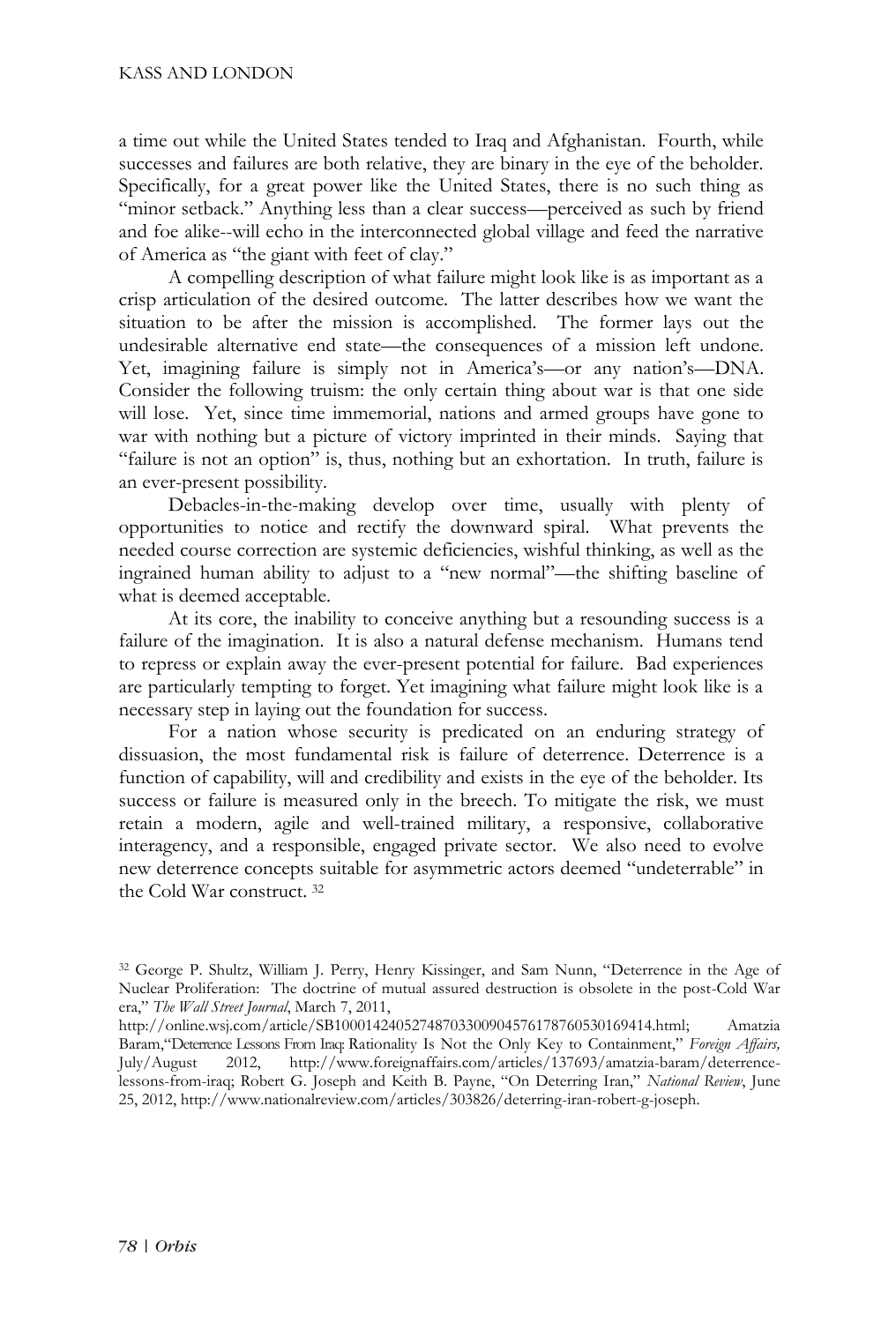Strategic risk can also mount through the accumulation of shortfalls in recapitalization and modernization; stale strategic and operational concepts; and failure to revitalize organizational ethos, outdated structures, sector boundaries, and hierarchical relationships. America's future success depends upon its ability to adopt new, relevant concepts and technologies, suitable to the dynamics of the strategic environment.

### **National Imperatives**

Today's confluence of global trends foreshadows significant challenges to the nation's security. The world is at an historic inflection point, demanding an equally comprehensive transformation. The future strategic environment will be shaped by the interaction of globalization, economic disparities and competition for resources; diffusion of technology and information networks whose very nature accords unprecedented ability to cause wide-scale damage; and systemic upheavals impacting state and non-state actors and, thereby, international institutions and the world order. The following are salient features of this increasingly complex, dynamic, lethal, and uncertain environment:

- Violent extremism and ethnic strife—a global, generational, ideological struggle;
- Proliferation of weapons of mass destruction and empowering technologies;
- Rising peer competitors with voracious appetites for resources and influence;
- Predatory and unpredictable regional actors;
- Increasing lethality and risk of intrusion by terrorist and criminal organizations;
- Systemic instability in key regions (political, economic, social, ecological);
- Unprecedented velocity of technological change and military adaptation;
- Availability of advanced weapons in a burgeoning global marketplace;
- Exponential growth in volume, exchange and access to information;
- Greatly reduced ability to retain high-level national security secrets; and
- Extremely rapid decay rates for any domain advantage.

These dynamics are closely intertwined with the changing character of warfare. Having experienced—or vicariously learned—the cost of challenging the United States head-on, would-be adversaries are developing asymmetric approaches to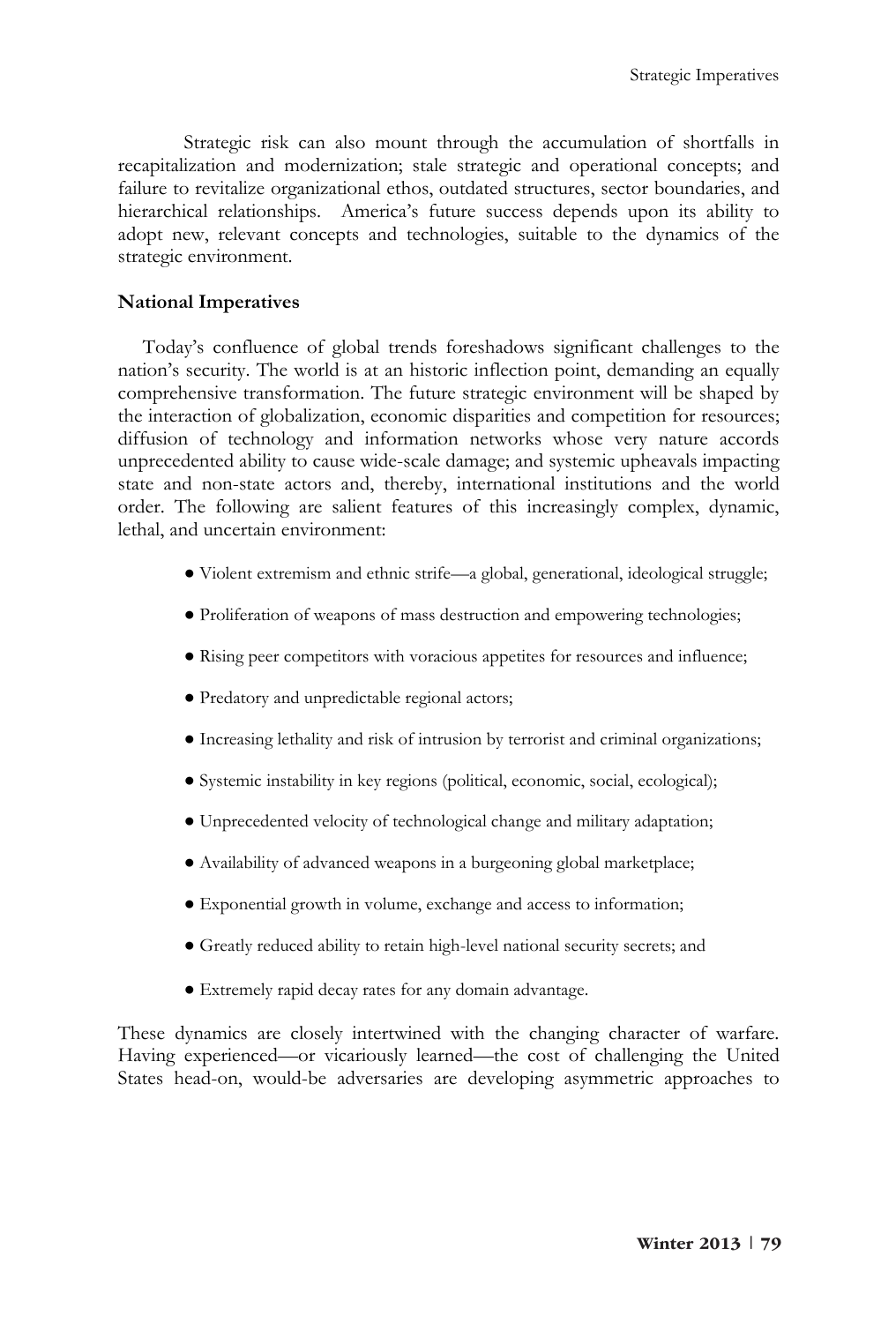circumvent America's core advantages, while undermining international support and domestic resolve. 33

The unprecedented lethality and effectiveness of Western militaries deter opponents from massing on the battlefield, driving them to adopt distributed and dispersed operations. They find maneuver space and sanctuary in dense urban areas, ungoverned hinterlands, and loosely regulated information and social networks. These adversaries pose a significant challenge to America's vital interests at home and abroad.

Meanwhile, ascendant powers—flush with new wealth and hungry for resources and status—are posturing to contest U.S. superiority. These adaptive competitors are also translating lessons from recent conflicts into new concepts, capabilities and doctrines tailored to counter U.S. strengths and exploit vulnerabilities.34 Consequently, the United States and its allies face an unprecedentedly varied array of threats, ranging from existential to potentially crippling perils.

Existential threats are risks to America's way of life as a democratic society with a functioning economy, governance, public services, and infrastructure. By definition, the result of an existential threat is that the United States, as we know it, ceases to exist. Among such threats are: large-scale nuclear attack; biological attack against people and/or food supply chain; total cutoff of energy; massive cyber attack—to include electro-magnetic pulse (EMP)—which brings our way of life to a standstill; rapidly spreading pandemic overwhelming all services; natural disaster on an unimaginable scale; weaponized, disruptive technology that threatens extinction or long-term paralysis (e.g., bioengineered pathogens or plasma weapons).

Among existential threats to allies—possible, but unlikely to the United States—are: foreign invasion; genocide; violent regime change resulting in civil or cross-border war; famine (natural or man-made), climate change leading to mass migration.

Existential threats should be distinguished from crippling threats which severely affect a segment of society, a geographic region, or an isolated portion of the country's infrastructure. A crippling threat is recoverable, although the recovery

33 Thomas Hammes, *The Sling and the Stone: On War in the 21st Century* (St. Paul: Zenith Press, 2004). 34 Consider, most notably: Anti access/Area denial weapons and operational concepts designed to limit U.S. freedom of action, potentially placing Carrier Battle Groups and Amphibious Forces at unacceptable risk; "Generation 4-plus" aircraft, like the Chinese J-29, that could challenge America's aging fleet and, potentially, air superiority; Increasingly lethal, integrated air defense systems that could negate weapons and tactics used to suppress or destroy these systems; Proliferation of surface-tosurface missiles with growing range, precision, mobility, and maneuverability—capable of delivering both conventional and non-conventional payloads; Proliferation of unmanned aerial systems capable of conducting low observable, persistent, intrusive missions in both lethal and non-lethal modes; Resurgence of offensive counter-space capabilities; Increasing ability of even marginal actors to observe and track the disposition of U.S. assets through widely-available, inexpensive commercial means; Attacks through cyberspace are already creating tactical, operational and strategic effects at low cost and with relative impunity.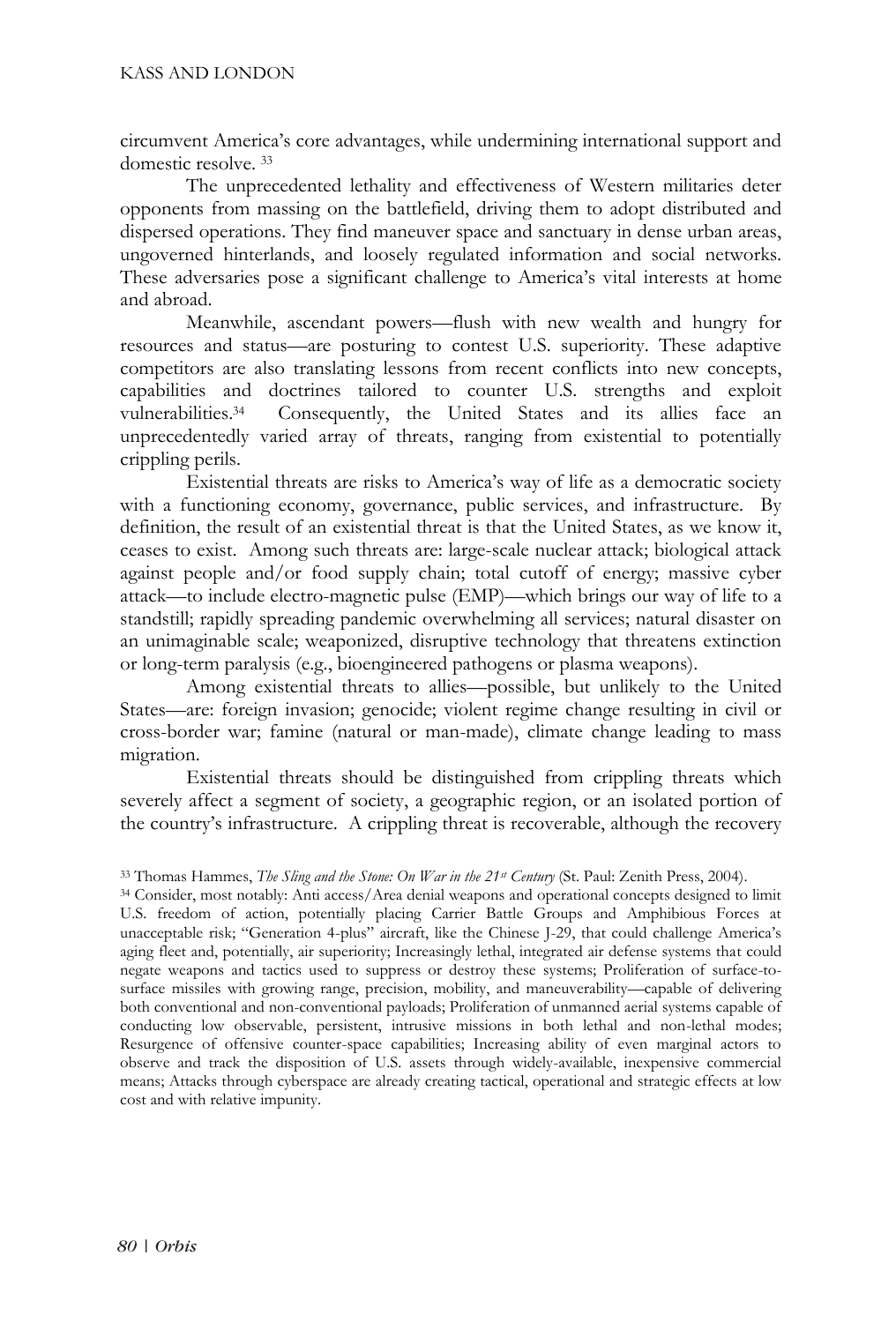could be long and painful. A synchronized series of crippling threats could become existential, if the government and the private sector fail to break the chain of cascading effects.

The list of possible crippling threats is quite long and could include: localized radiological explosions ("dirty bombs"); threats to essential commodities such as water, fuel, food, medicine, etc.: geographically isolated natural disasters; isolatable low-order nuclear, chemical, or biological attacks; large-scale refugee flow into southeast or southwest United States; blockage of major transportation nodes; sporadic cyber attacks on communications infrastructure, stock exchange, power grid, and petro-chemical plants; synchronized terror attacks on high-value, highprestige targets, massive public unrest and economic collapse.

Even if the United States continues to successfully dissuade major competitors, their advanced equipment is proliferating worldwide. America and its allies must also be vigilant to adversary breakthroughs in fields such as cybernetics, nanotechnology, biotechnology, electromagnetic spectrum physics, robotics, advanced propulsion, etc. No one should assume that the next military revolution will originate in the West. Indeed, the hub of innovation in science and engineering education has shifted eastward. Therefore, the United States must anticipate innovative combinations of traditional and new concepts, doctrines, weapons, and disruptive technologies.

From this point forward, the United States should expect to be challenged in all domains, including in and through space and cyberspace, as well as on land, at sea, and in the air. Perhaps for the first time in history, the ability to inflict damage and cause strategic dislocation is no longer proportional to capital investment, superior motivation and training, or technological prowess. Consequently, the Nation is in dire need of a holistic approach that balances today's exigencies with the far-reaching implications of looming threats. Time is not on our side. Indeed, the window of opportunity is shutting fast because ever-lower technological and financial entry costs favor our competitors.

The U.S. military's non-negotiable commitment is to provide forces proficient across the full range of military operations to protect the United States, its values, interests and allies; deter conflict and prevent surprise; and, should deterrence fail, prevail against any adversary. The Joint Team must enhance its own asymmetric advantages while retaining the ability to safeguard the Homeland, assure allies, dissuade opponents, and inflict strategic paralysis on adversaries.35

During an era in which the national debt is itself a major security threat, all Services should avoid duplication in acquisition, procurement, manning, and operations. To this end, the series of cross-Service initiatives already underway—

<sup>35</sup> *The National Military Strategy of the United States of America, Redefining America's Military Leadership*, 2011, http://www.jcs.mil/content/files/2011-02/020811084800\_2011\_NMS\_-\_08\_FEB\_2011.pdf.